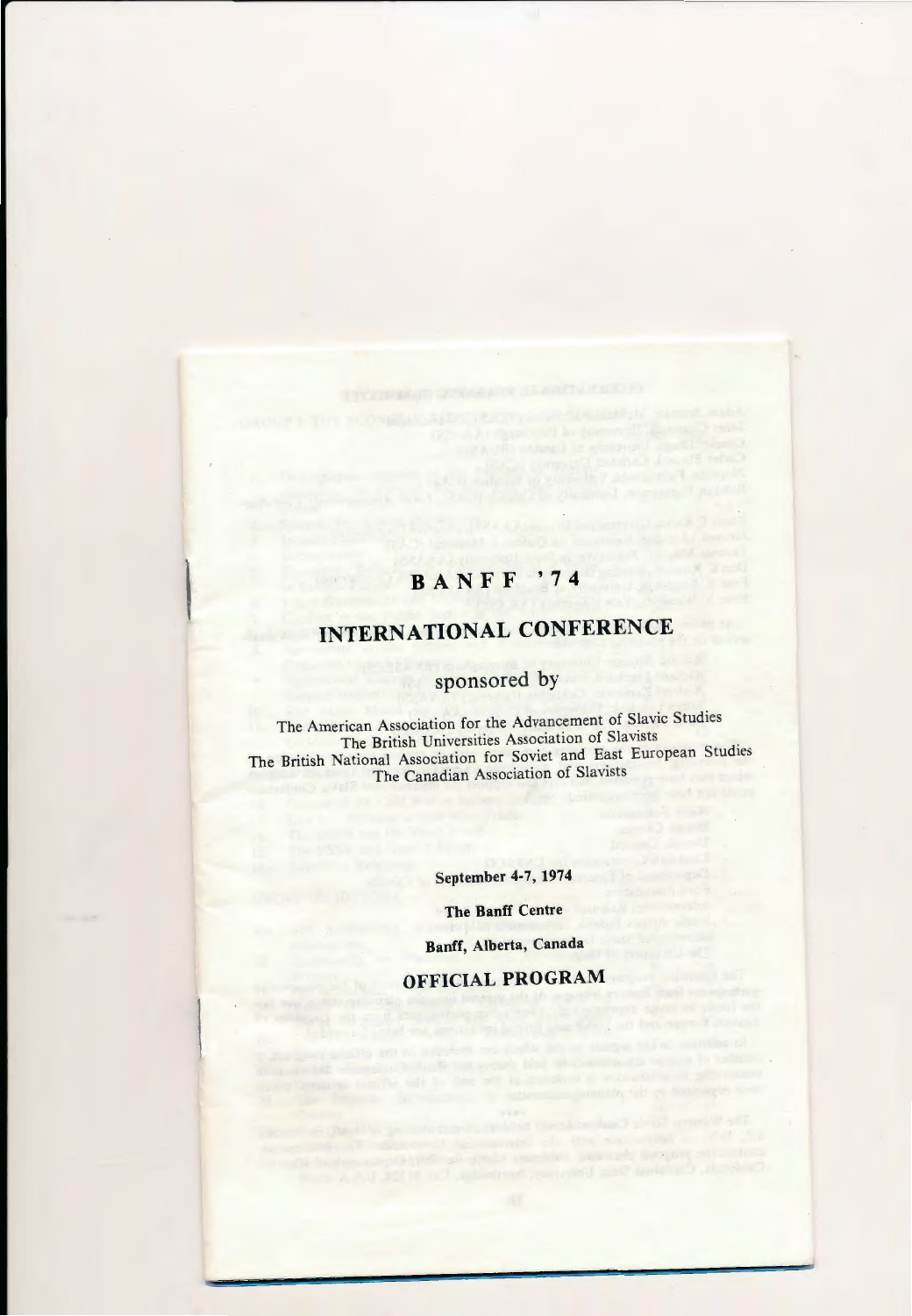#### **INTERNATIONAL PLANNING COMMITTEE**

Adam Bromke, McMaster University (CAS), *Co-chairman* Janet Chapman, University of Pittsburgh (AAASS) Charles Drage, University of London (BUAS)) Carter Elwood, Carleton University (CAS) Zbigniew Fallenbuchl, University of Windsor (CAS) Bohdan Harasymiw, University of Calgary (CAS). *Local Arrangements Coordinator* 

Roger E. Ka net, University of Illinois (AAASS), *Program Coordinator*  Jacques Lévesque, Université du Québec à Montréal (CAS) Thomas Magner, Pennsylvania State University (AAASS) Don K. Rowney, Bowling Green State University (AAASS), *Co-chairman*  Fred B. Singleton, University of Bradford (BNASEES) Piotr S. Wandycz, Yale University (AAASS)

At earlier stages in the preparation of the conference, the following individuals served on the planning committee:

Ronald Amann, University of Birmingham (BNASEES) Richard Freeborn, University of London (BUAS) Andrzej Kaminski, Columbia University (AAASS) Julian Laychuk, University of Calgary (AAASS) Leon Twarog, The Ohio State University (AAASS)

The members of the planning committee wish to express their appreciation to the following foundations and government agencies for the financial support which they have provided. Without this support the international Slavic Conference could not have been organized.

Astor Foundation British Council Canada Council Canadian Commission for UNESCO Department of External Affairs, Government of Canada Ford Foundation International Research and Exchanges Board Public Affairs Bureau, Government of Alberta Secretary of State, Government of Canada' The University of Calgary

The following program does not include the names of most of the prospective participants from Eastern Europe. At the present time the planning committee has the funds to invite approximately twenty-five participants from the countries of Eastern Europe and the USSR and formal invitations are being forwarded.

In addition to the regular panels which are included in the official program, a number of special sessions will be held during the Banff Conference. Information concerning these sessions is included at the end of the official sessions which were organized by the planning committee.

 $\overline{ }$ 

\*\*\*\* The Western Slavic Conference will hold its annual meeting in Banff, September 4-7, I974, in conjunction with the International Conference. For information contact the program chairman, Professor Marin Pundeff, Department of History, California, California State University, Northridge, Cal. 91324, U.S.A.

#### **TOPICAL SUMMARY OF PROGRAM**

# GROUP I. THE ECONOMY, THE POLITY, AND SOCIETY Time

Period Page

| 1.  | Demographic Aspects of the Process of Indust-            |                |                 |
|-----|----------------------------------------------------------|----------------|-----------------|
|     | rialization in Central Europe<br>and the Soviet<br>Union | <b>B.</b>      |                 |
| 2.  | Science, Technology and Society                          | D.             | 2<br>5          |
| 3.  | <b>Income Distribution</b>                               | Ε.             | 8               |
| 4.  | Urbanization                                             | $\mathbf{F}$ . | 11              |
| 5.  | Economic Reform and Political-Social Change              |                |                 |
|     | in Eastern Europe                                        | G.             | 14              |
| 6.  | Local Government and Changing Political Culture          | Η.             | 16              |
| 7.  | Conflict in the Public Sector in the Soviet Union        |                |                 |
|     | and Eastern Europe                                       | Η.             | 17              |
| 8.  | Agriculture in the USSR and Eastern Europe:              |                |                 |
|     | Organization and Efficiency                              | Е.             | 9               |
| 9.  | Agricultural Change in the USSR and Eastern              |                |                 |
|     | Europe: Internal and External                            | G.             | 14              |
| 10. | The Mass Media in the Socialistic Countries              | Ε.             | 9               |
| 11. | The Stalinist Model and the Post-Stalin Search           |                |                 |
|     | for More Adequate Processes and Policies                 | F.             | 12              |
|     | <b>GROUP II. INTERNATIONAL RELATIONS</b>                 |                |                 |
|     |                                                          |                |                 |
| 12. | Origins of the Cold War in Eastern Europe                | B)             | 3               |
| 13. | Law and Business in East-West Trade                      | E.             | 10              |
| 14. | The USSR and the Third World                             | F.             | 12              |
| 15. | The USSR and Eastern Europe                              | Η.             | 17              |
| 16. | <b>East-West Relations</b>                               | D.             | 6               |
|     | <b>GROUP III. HISTORY</b>                                |                |                 |
| 17. | The Authenticity of the Kurbskii-Groznyi Cor-            |                |                 |
|     | respondence                                              | Ε.             | 10              |
| 18. | Spontaneity vs. Planning in the Revolutionary            |                |                 |
|     | Process                                                  | <b>B.</b>      | 4               |
| 19. | Old Bolsheviks: Myths and Realities                      | D.             | 6               |
| 20. | Soviet Economic<br>History:<br>Changing Rates of         |                |                 |
|     | Soviet Industrial Growth and their Explanation           | F.             | 12 <sup>°</sup> |
| 21. | The 17th Century Crisis in Russia and Eastern            |                |                 |
|     | Europe                                                   | F.             | 13              |
| 22. | Social Classes and Urbanization in the<br>18th           |                |                 |
|     | Century                                                  | G.             | 15              |
| 23. | The<br>Imperial<br>Bureaucracy in the Nineteenth         |                |                 |
|     | Century                                                  | Н.             |                 |
| 24. | The Question of Colonial Policies in East-Central        |                | 17              |
|     | Europe, 1870-1918                                        | <b>B.</b>      |                 |
| 25. | Nomads                                                   |                | 3               |
|     | and the Development of the Slavic<br>World               | D.             | 6               |
|     |                                                          |                |                 |

III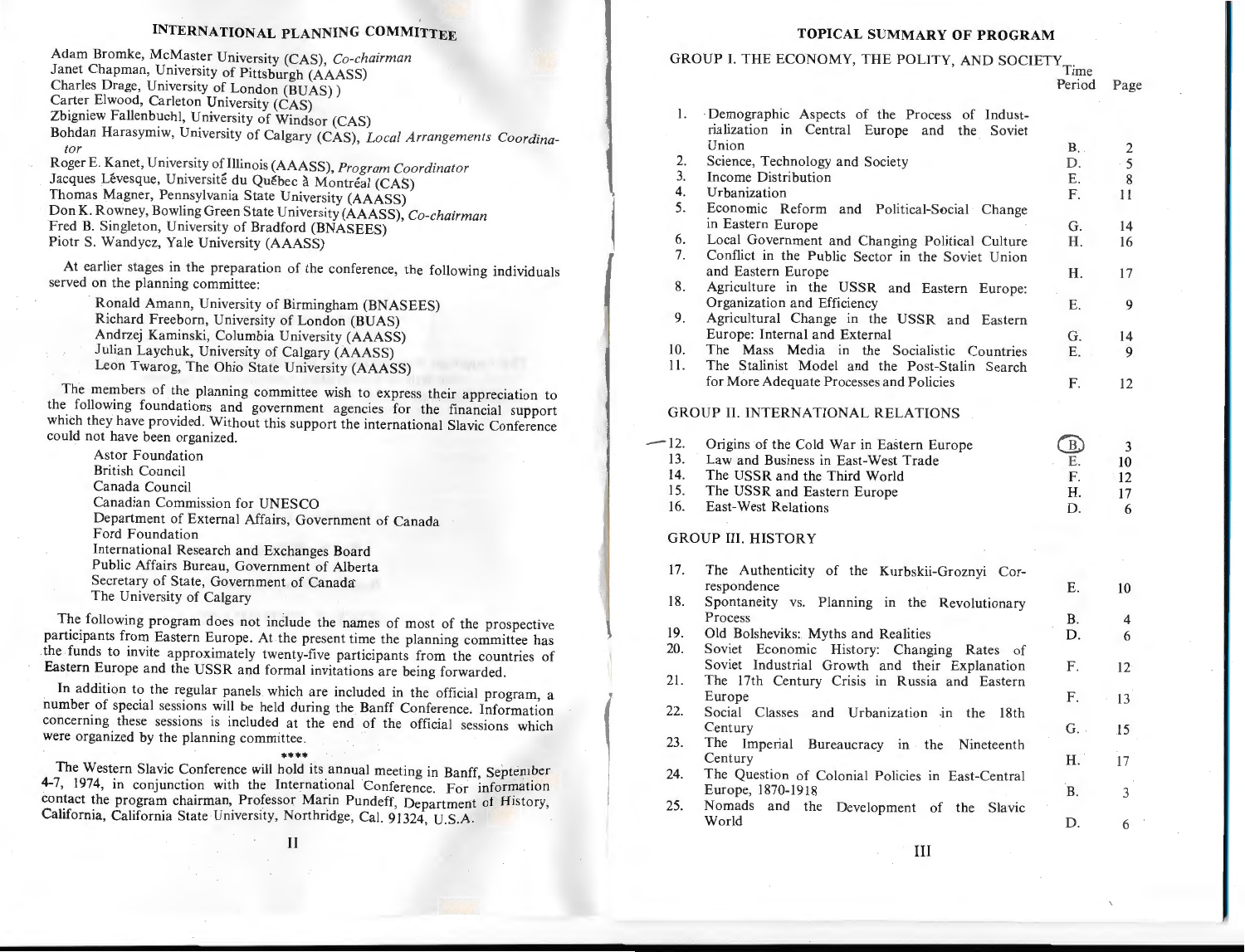### GROUP IV. LANGUAGES AND LITERATURES

| 26. | Discussion on the Seventh International Slavic    |                       |
|-----|---------------------------------------------------|-----------------------|
|     | Congress, Warsaw, 1973                            | А.<br>$\overline{2}$  |
| 27. | The Influence of Russian on the Languages of      |                       |
|     | Impoverishment?<br>the USSR: Enrichment or        | E. 10                 |
| 28. | Problems of Slavic Accentuation                   | F. 13                 |
| 29. | $Sou-$<br>Sociolinguistic Problems in Eastern and |                       |
|     | thern Europe                                      | G. 15                 |
| 30. | Slavic Lexicography: State of the Art             | H. 17                 |
| 31. | Slavic Historical Lingustics: Church Slavonic     | D. 7                  |
| 32. | Slavic and East European Descriptive Linguis-     |                       |
|     | tics: Selected Topics                             | C.<br>$\overline{4}$  |
| 33. | Methodology of Slavic Language Teaching           | D. 7                  |
| 34. | The Russian Novel                                 | C. 5                  |
| 35. | The Memoirs of Nadezhda Mandelstam                | $7\phantom{.0}$<br>D. |
| 36. | Eighteenth Century Russian Literature             | 11<br>Е.              |
| 37. | Andrei Bely: Roundtable Discussion                | F. 13                 |
| 38. | <b>Studies in Slavic Literatures</b>              | G. 15                 |
| 39. | Studies in Romanticism                            | Н.<br>18              |
| 40. | Aspects of Twentieth Century Russian Literature   | G. 16                 |
| 41. | South and West Slavic Literature                  | H. 18                 |

### GROUP V. EDUCATION, PHILOSOPHY AND RELIGION

| 42. | Contemporary Marxism                            | G. 16 |
|-----|-------------------------------------------------|-------|
| 43. | Religious Dissent: Bridge to the Intellectuals? | B. 4  |
| 44. | Issues in East European and Soviet Education    | D. 8  |

### Time Periods for Official Panels

| Period A. | Thursday, | September 5, 1974, | 9:00 a.m to $10:00$ a.m.     |
|-----------|-----------|--------------------|------------------------------|
| Period B. | Thursday, | September 5, 1974, | $9:00$ a.m. to 12:00 noon    |
| Period C. | Thursday, | September 5, 1974, | $10:00$ a.m. to $12:30$ p.m. |
| Period D. | Thursday, | September 5, 1974, | 8:00 p.m. to $10:30$ p.m.    |
| Period E. | Friday,   | September 6, 1974, | 9:00 a.m. to $12:00$ noon    |
| Period F. | Friday,   | September 6, 1974, | 1:45 p.m. to $4:30$ p.m.     |
| Period G. | Saturday, | September 7, 1974, | $9:00$ a.m. to $12:00$ noon  |
| Period H. | Saturday, | September 7, 1974, | 2:00 p.m. to $5:00$ p.m.     |

# **CHRONOLOGICAL SUMMARY OF PROGRAM**

## WEDNESDAY, SEPTEMBER 4, 1974

| 11:30 a.m. to 12:00 noon                                                        | Official Welcome and Opening of the Con-<br>ference                                                                                                                                      |
|---------------------------------------------------------------------------------|------------------------------------------------------------------------------------------------------------------------------------------------------------------------------------------|
| $1:00$ p.m. to $3:30$ p.m.<br>3:30 p.m. to 6:00 p.m.<br>7:30 p.m. to 10:00 p.m. | Special Sessions, I.<br>Special Sessions, II.<br>Business meetings of the American Associa-<br>tion for the Advancement of Slavic Studies<br>and of the Canadian Association of Slavists |

# THURSDAY, SEPTEMBER 5, 1974

| 9:00 a.m. to 10:00 a.m.   | Official Panel, A.                                                                         |
|---------------------------|--------------------------------------------------------------------------------------------|
| $9:00$ a.m. to 12:00 noon | Officials Panels, B.                                                                       |
| 10:00 a.m. to 12:30 p.m.  | Official Panels, C.                                                                        |
| Afternoon:                | Excursions                                                                                 |
| 7:00 p.m. to 8:00 p.m.    | Address by Professor Jan Szczepański, Vice-<br>President of the Polish Academy of Sciences |
|                           |                                                                                            |

8:00 p.m. to 10:30 p.m. Official Panels, D.

### FRIDAY, SEPTEMBER 6, 1974

| $9:00$ a.m. to 12:00 noon | Official Panels, E.                                                                    |
|---------------------------|----------------------------------------------------------------------------------------|
| 12:00 noon to 1:30 p.m.   | Special Sessions, III.                                                                 |
| 1:45 p.m. to 4:30 p.m.    | Official Panels, F.                                                                    |
| 5:00 p.m. to 6:30 p.m.    | Reception by the Honourable Mitchell Sharp,<br>Secretary of State for External Affairs |
| 6:30 p.m. to 8:30 p.m.    | <b>Banquet</b>                                                                         |
| $8:30$ p.m.               | Address by the Honourable Mitchell Sharp,<br>Secretary of State for External Affairs   |

### SATURDAY, SEPTEMBER 7, 1974

| 9:00 a.m. to 12:00 noon     | Official Panels, G.                                          |
|-----------------------------|--------------------------------------------------------------|
| 10:00 a.m. to 12:00 noon    | Meeting of an International Slavic Coordinating<br>Committee |
| $12:00$ noon to $2:00$ p.m. | Special Sessions, IV.                                        |
| 2:00 p.m. to $5:00$ p.m.    | Official Panels, H.                                          |
| 7:00 p.m. to 8:30 p.m.      | Performance by Doukhobor Choir                               |
| 8:30 p.m. to 11:00 p.m.     | Special Sessions, V.                                         |

Page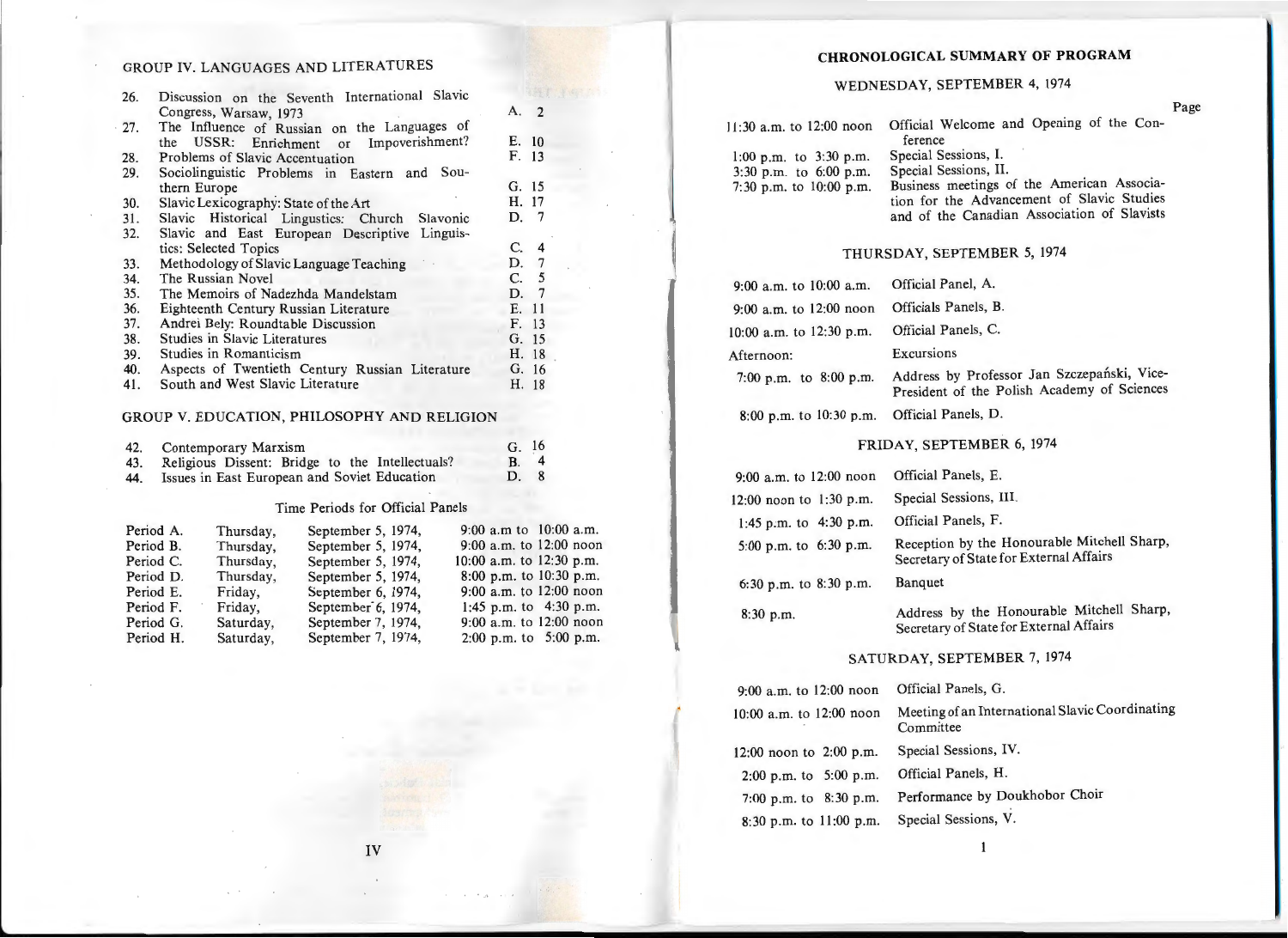#### OFFICIAL PROGRAM

#### WEDNESDAY, SEPTEMBER 4, 1974

| $8:30$ a.m. to $5:00$ p.m. | Registration                                                            |
|----------------------------|-------------------------------------------------------------------------|
|                            | 11:30 a.m. to 12:00 noon Official Welcome and Opening of the Conference |

| 1:00 p.m. to $3:30$ p.m.   | Special sessions. I. For complete list of special<br>sessions, see supplement at the end of the program.  |
|----------------------------|-----------------------------------------------------------------------------------------------------------|
| $3:30$ p.m. to $6:00$ p.m. | Special sessions. II. For complete list of special<br>sessions, see supplement at the end of the program. |

7:30 p.m. to 10:00 p.m. Business Meeting of the American Association for the Advancement of Slavic Studies

> Business Meeting of the Canadian Association of Slavists.

#### THURSDAY, SEPTEMBER 5, 1974

| $8:30$ a.m. to $5:00$ p.m. |  | <b>Registration</b> |
|----------------------------|--|---------------------|
| 9:00 a.m. to $10:00$ a.m.  |  | Official Panel. A.  |

(IV, 26) Discussion on the Seventh International Slavic Congress, Warsaw, 1973.

Chairman, Dean S. Worth (University of California at Los Angeles)

9:00 a.m. to 12:00 noon Official Panels. B.

(I, 1) Demographic Aspects of the Process of Industrialization in Central Europe and the Soviet Union

Chairman: Leszek Kosinski (University of Alberta)

- Papers: "The Impact of Urbanization and Industrialization on Fertility Trends in Eastern Europe" J. Berent (U.N. Economic Commission for Europe)
	-

"Basic Determinants of Fertility in the USSR and Central Europe"

D.P. Mazur (Western Washington State College)

- "Participation of Eastern Europeans in Intra-European International Migration"
- G. Beyer (European Centre for Population Studies, The Hague)

"Internal Migration in South-Eastern Europe" Frank Carter (University College, London) and M. Zagar (Filozofska Fakulteta, Ljubljana)

| T.N. Cieplak (St. John's University, New York)          |
|---------------------------------------------------------|
| H.D. Cohn (Russian Research Center, Harvard University) |
| K. Krotki (University of Alberta)                       |
| I. Baucić (Institut za geografiju Sveucilista, Zagreb)  |
| J. Vilikonja (University of Washington)                 |
| P. George (Université de Paris)                         |
| P.E. Lydolph (University of Wisconsin - Milwaukee)      |
|                                                         |

# (II, 12) Origins of the Cold War in Eastern Europe

| Chairman:    | Charles Gati (Union College)                                                                                                                                         |  |  |
|--------------|----------------------------------------------------------------------------------------------------------------------------------------------------------------------|--|--|
| Papers:      | "American Politics and the Origins of the Cold War in<br>Eastern Europe"<br>Walter C. Clemens (Boston University and Russian Research<br>Center, Harvard University) |  |  |
|              | "Soviet Politics and the Origins of the Cold War in Eastern<br>Europe"<br>-William D. McCagg, Jr. (Michigan State University)                                        |  |  |
|              | "Revisionist Historians and the Origins of the Cold War in<br>Eastern Europe"<br>Thomas Hammond (University of Virginia)                                             |  |  |
| Discussants: | John Lewis Gaddis (Ohio University)<br>Andrew Gyorgy (George Washington University)<br>Vojtech Mastny (Columbia University)                                          |  |  |
|              | (III, 24) The Question of Colonial Policies in East-Central Europe, 1870-1918                                                                                        |  |  |
|              |                                                                                                                                                                      |  |  |
| Chairman:    | Stanley Pech (University of British Columbia)                                                                                                                        |  |  |
| Papers:      | "German Cultural Imperialism in Prussian Poland, 1871-<br>1914"<br>John J. Kulczycki (Brooklyn College)                                                              |  |  |
|              | "Trends Toward Colonialism in the Habsburg Empire, 1878-                                                                                                             |  |  |
|              | 1914"<br>Robert A. Kann (Rutgers University - New Brunswick)                                                                                                         |  |  |
|              | "Bessarabia, 1878-1919"<br>Ladis K.D. Kristof (Portland State University)                                                                                            |  |  |
|              |                                                                                                                                                                      |  |  |

Discussant: Ivan Rudnytsky (University of Alberta)

2

3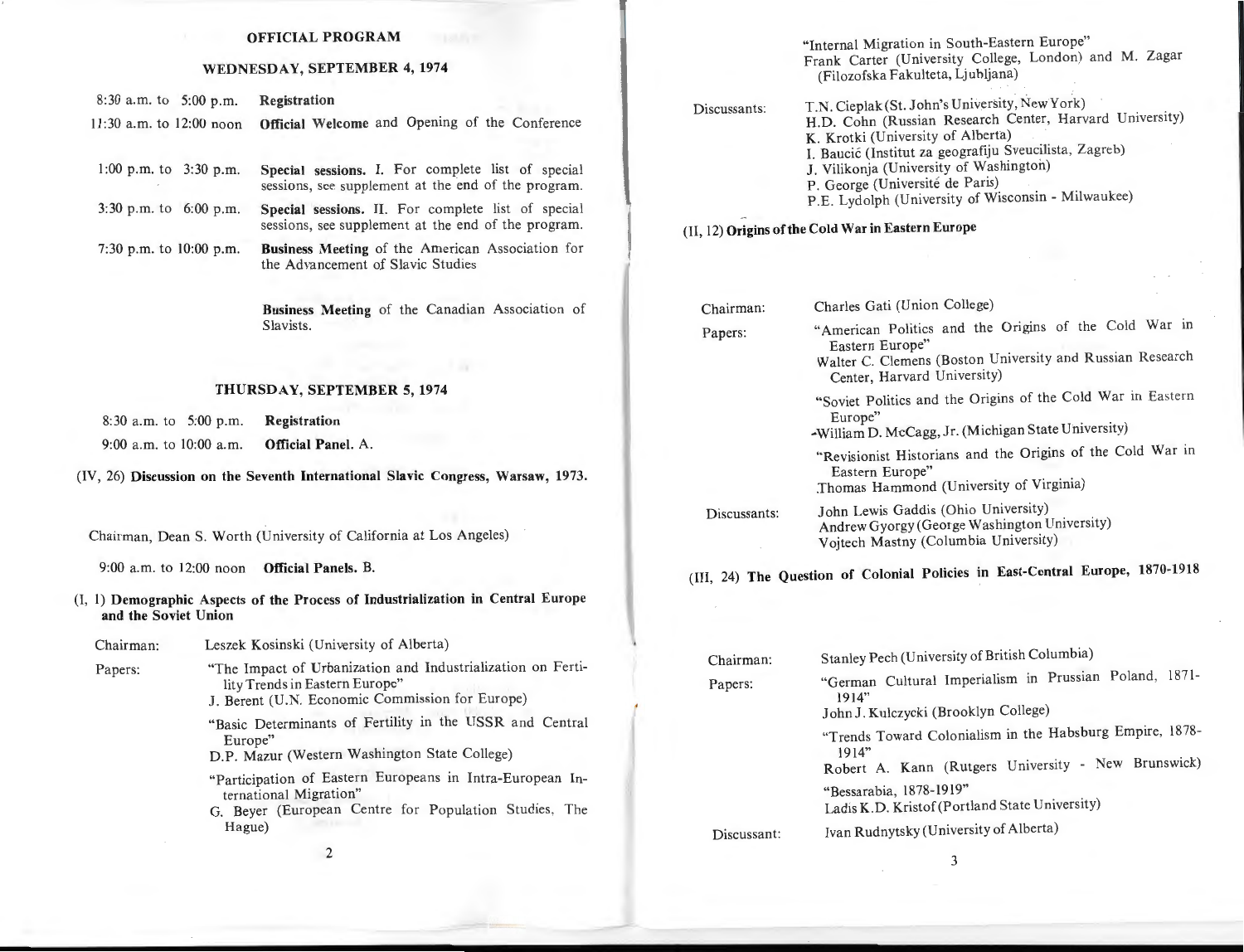|  |  |  | (III, 18) Spontaneity vs. Planning in the Revolutionary Process |  |
|--|--|--|-----------------------------------------------------------------|--|
|--|--|--|-----------------------------------------------------------------|--|

| Chairman:                                                    | Robert V. Daniels (University of Vermont)                                                                                  |  |
|--------------------------------------------------------------|----------------------------------------------------------------------------------------------------------------------------|--|
| Papers:                                                      | "Spontaneity and Illiteracy in 1917"<br>Roger Pethybridge (University College of Swansea)                                  |  |
|                                                              | "Spontaneity and Organization: The Advent of a New<br>Bureaucracy"<br>Marc Ferro (Ecole Pratique des Hautes Etudes, Paris) |  |
|                                                              | "Moscow in October"<br>George Jackson (Hofstra University)                                                                 |  |
|                                                              | "The Workers Militia and the Red Guards"<br>Rex Wade (University of Hawaii)                                                |  |
| Irving Smith (Sir George Williams University)<br>Discussant: |                                                                                                                            |  |

#### (V, 43) Religious Dissent: Bridge to the Intellectuals?

| Chairman: | William Fletcher (The University of Kansas)                                                     |  |
|-----------|-------------------------------------------------------------------------------------------------|--|
| Papers:   | "Lithuanian Catholics"<br>Bohdan Bociurkiw (Carleton University)                                |  |
|           | "General Religious Dissent"<br>Michael Bourdeaux (London)                                       |  |
|           | "Islamic Dissent"<br>Chantall Lemercier-Quelquejay (Ecole Pratique des Hautes<br>Etudes, Paris) |  |

Discussants: Robert Byrnes (Indiana University) Alexandre Bennigsen (Ecole Pratique des Hautes Etudes, Paris)

10:00 a.m. to 12:30 p.m. Official Panels, C.

Papers:

(IV, 32) Slavic **and** East European Descriptive Linguistics: Selected Topics

| Chairman: | Gunter H. Schaarschmidt (University of Alberta) |
|-----------|-------------------------------------------------|
|           |                                                 |

"The Distributive po in Contemporary Russian" Dina B. Crockett (Stanford University)

> "The Phonemic Status of [i] and [j] in Russian" R.C. de Armond (Simon Fraser University)

> > 4

"Foreign Stems Ending in a Front Vowel in Contemporary Standard Russian" A. lssatschenko (Universitat Klagenfurt)

"Forms such as *cal/ cali* in Bulgarian Dialects" Ernest A. Scatton (University of Virginia)

"Functions of Language and the Teaching of Style" L.M. O'Toole (University of Essex)

"Unaccented Vowels in Russian" Dennis Ward (University of Edinburgh)

#### (IV , 34) The Russian Novel

| Chairman:    | Richard Freeborn (University of London)                                                                                       |  |
|--------------|-------------------------------------------------------------------------------------------------------------------------------|--|
| Papers:      | "Flip Francomaniac Flaunts Bylina: 'Rustan and Ludmila'<br>Revisited Through Translation"<br>Walter Arndt (Dartmouth College) |  |
|              | "Gogol and Psychological Realism"<br>Richard Peace (University of Bristol)                                                    |  |
|              | "Patterns of Religious Metaphor in the Russian Novel"<br>Alexander Golubov (University of Rochester)                          |  |
|              | "Psychic Phenomena in the 19th Century Russian Novel"<br>Thomas E. Berry (University of Maryland)                             |  |
| Discussants: | R.F. Christian (University of St. Andrews)<br>Rufus W. Mathewson, Jr. (Columbia University)                                   |  |
|              |                                                                                                                               |  |

### THURSDAY, SEPTEMBER 5, 1974

NO PANELS ARE SCHEDULED FOR THE AFTERNOON. VARIOUS EX-CURSIONS AROUND THE BANFF AREA ARE PLANNED.

7:00 p.m. to 8:00 p.m. Address by Professor Jan Szczepański, Vice-President of the Polish Academy of Sciences

8:00 p.m. to 10:30 p.m. Official Panels. D.

#### (I, 2) Science, Technology and Society

| Chairman: | R.W. Davies (University of Birmingham)             |
|-----------|----------------------------------------------------|
| Donere:   | "The Creation of Research Institutes in the Soviet |

rapers:

"The Creation of Research Institutes in the Soviet Academy of Sciences: A Combination of Revolutionary Innovation and Foreign Borrowing" Loren R. Graham (Columbia University)

"Problems of Measuring Comparative Technolgical Levels in the Soviet Economy"

H. Vogel and J. Slama (Osteuropa Institut, München)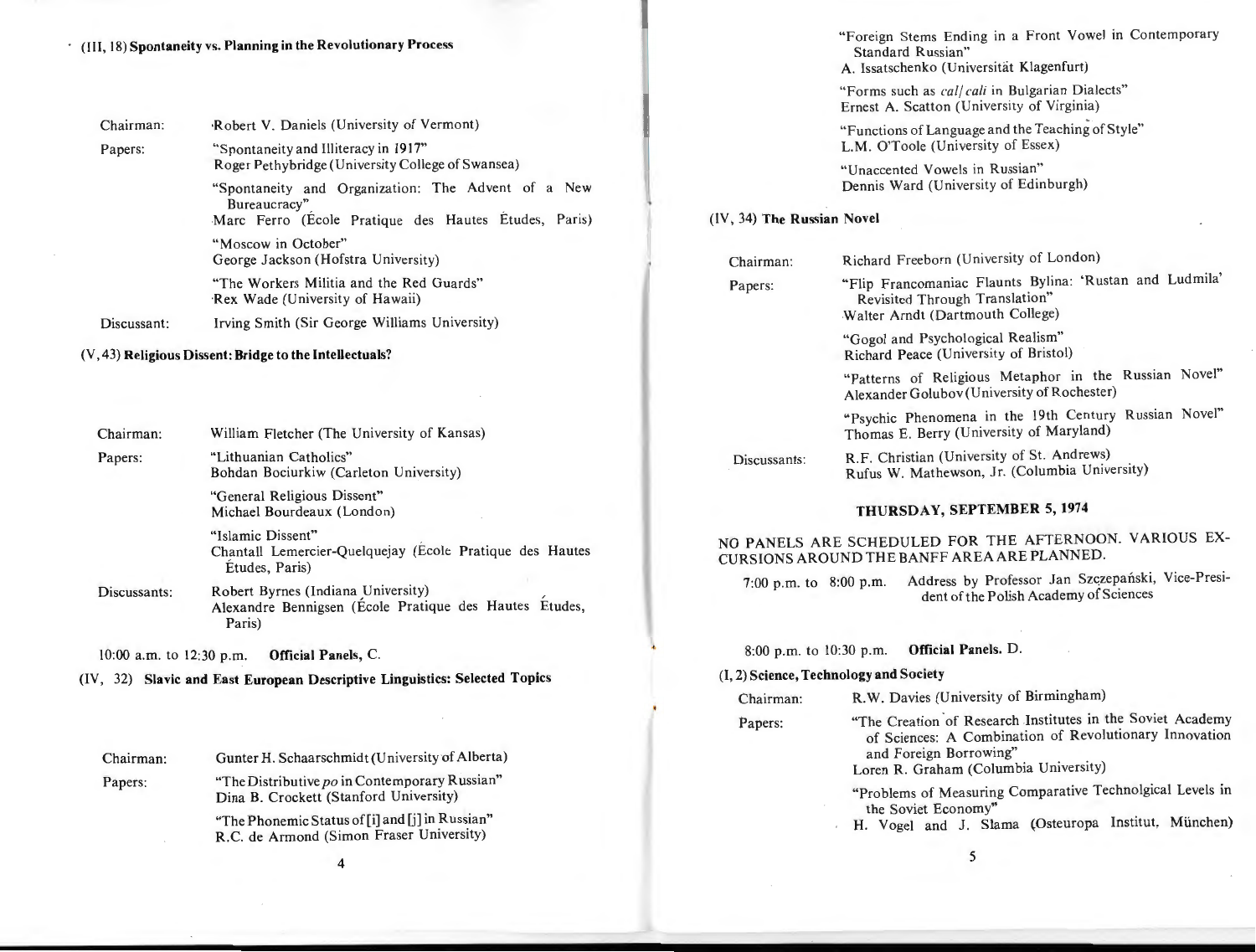"Research, Development and Innovation in the USSR" J.M. Cooper (University of Birmingham)

Discussants: David Joravsky (Northwestern University) M. Boretsky (U.S. Department of Commerce) T.J. Grayson (University of Birmingham) David Granick (University of Wisconsin-Madison)

Short Communications:

Josip Obradovic (Zagreb University) C.C. Gallagher (University of Strathclyde) L. Symons (University College of Swansea) T.C. Brock (The Ohio State University)

#### (II, 16) East-West Relations

| Chairman:    | Philip Uren (Carleton University)                                                                                                                                                                                                                      |
|--------------|--------------------------------------------------------------------------------------------------------------------------------------------------------------------------------------------------------------------------------------------------------|
| Papers:      | "The East-West Arms Race"<br>T.W.M. Kronsjo (University of Birmingham)                                                                                                                                                                                 |
|              | "East-West Cooperation Under Conditions of Socialist<br>Economic Integration"<br>Heinrich Machowski (Deutches Institut für Wirtschaftsfor-<br>schung, Berlin)                                                                                          |
| Discussants: | Walter C. Clemens, Jr. (Boston University)<br>E.L.M. Burns (Carleton University)<br>Michael Kaser (Oxford University)<br>Edward A. Hewett (University of Texas, Austin)<br>Carl McMillan (Carleton University)<br>Eric Waldman (University of Calgary) |
|              | (III, 19) Old Bolsheviks: Myths and Realities                                                                                                                                                                                                          |
| $-1$         |                                                                                                                                                                                                                                                        |

| Chairman:    | Robert Slusser (Michigan State University)                                                    |  |
|--------------|-----------------------------------------------------------------------------------------------|--|
| Papers:      | "Jacob Sverdlov: The Forgotten Bolshevik"<br>Charles Duval (New Mexico State University)      |  |
|              | "Grigorii Zinoviev: The Myths of the Defeated"<br>Myron Hedlin (The Ohio State University)    |  |
|              | "Alexandra Kollontai: Libertine or Feminist?"<br>Barbara Clements (University of Akron)       |  |
|              | "Adolf Ioffe: Towards an Interim Biography"<br>Peter Johnston (University of New South Wales) |  |
| Discussants: | Bertram Wolfe (Hoover Institution)                                                            |  |

#### (III, 25) Nomads and the Development of the Slavic World

Chairman: Tibor Halasi-Kun (Columbia University)

Papers: "The Contest between Lithuania and the Golden Horde for the Supremacy over Eastern Europe" Jaroslaw Pelenski (University of Iowa)

> "The Khazars and Rus" Peter B. Golden (Rutgers University-Newark)

Omeljan Pritsak (Harvard University)

#### (IV, 31) Slavic Historical Lingustics: Church Slavonic

Chairwoman:

Papers:

Anne Pennington (Oxford University)

"Church Slavonic and Old Russian Elements in the Primary Chronicle"

Gerta Hüttl-Worth (Universität Wien)

"Old Church Slavonic  $-$  Church Slavonic  $-$  New Church Slavonic"

František V. Mareš (Universität Wien)

"On the Significance of the Second South Slavic Influence for the Evolution of the Russian Literary Language" Henrik Birnbaum, (University of California, Los Angeles)

"Slavic Perspectives of Church Slavonic Word Formation: The Nouns in *-tef"* 

H. Keipert (Universitat Bonn)

"Did Patriarch Euthymius Introduce a Spelling Reform?" I. Talev (University of California, Los Angeles)

Discussant: Robert Auty (Oxford University)

#### (IV, 33) Methodology of Slavic Language Teaching

| Chairman: | Jan Solecki (University of British Columbia) |  |  |
|-----------|----------------------------------------------|--|--|
|-----------|----------------------------------------------|--|--|

Papers: "Some Approaches in Language Teaching Used in England"

L. Saharova (University of London)

"Computer-Aided Language Instruction' George Kalbouss (The Ohio State University)

"The Teaching of Russian: A Flexible Approach" Ronald Smith (The Ohio State University)

Practical Demonstrations: "Computers at Work in Language Teaching"

Keith Myers (University of Illinois)

(The panel will be supported by a demonstration of the latest computer equipment.)

#### (IV, 35) Memoirs of Nadezhda Mandelstam

| Chairman: | Deming Brown (The University of Michigan) |
|-----------|-------------------------------------------|
| Papers:   | "Mandelstam and Pasternak: The Antipodes" |

Henry Gifford (University of Bristol)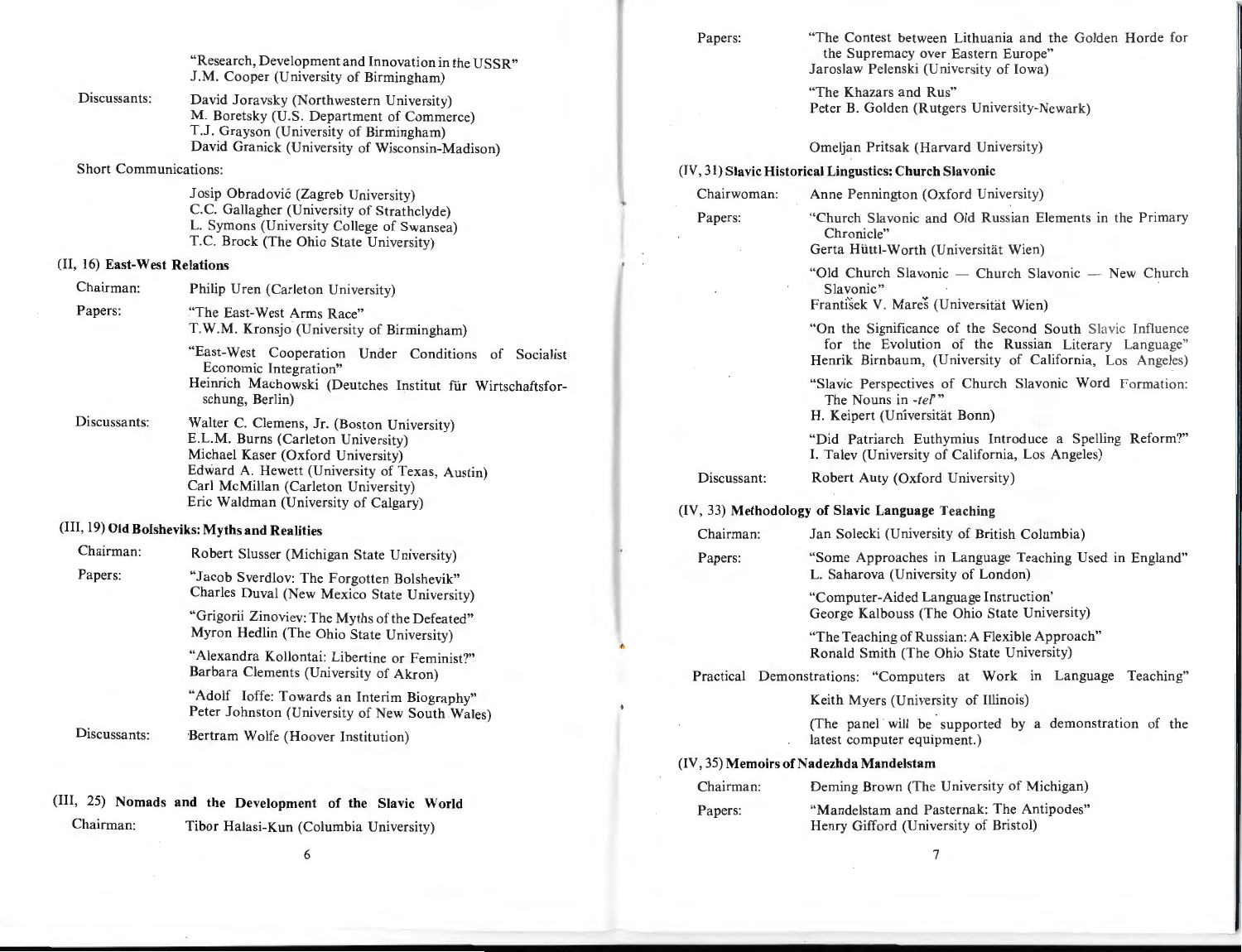"Mandelstam and the Acmeists" Nils Ake Nilsson (University of Stockholm)

"Mandelstam's Creative Process" Donald Rayfield (Queen Mary College, London)

"The Ahklovsky References" Richard Sheldon (Dartmouth College)

'The Indictment of the Intellingentsia" Vera S. Dunham (Wayne State University)

### (V, 44) Issues in East European and Soviet Education

Chairman: Metro Gulutsan (University of Alberta)

Papers:

"A Comparative Study of Efforts to Relate Education to Foreign Policy" Patrick L. Alston (Bowling Green State University)

- "Towards a Comparative Study of the Educational Systems in the Socialist Countries of Europe - Recent Findings and Problems"
- Oskar Anweiler (Ruhr-Universität-Bochum)
- "The Sociology of Soviet Education: A Critical Analysis of Recent Empirical Research" G. Avis (University of Bradford)

"Education and Personality Development: Comparative Empirical Studies of Soviets and Americans" Timothy C. Brock (The Ohio State University)

"The Behaviourist Movement in Psychology and Education: USSR and USA" John McLeish (University of Alberta)

"University, State, and Society in Russia at the Beginning of the 19th Century" Klaus Meyer (Freie Universität Berlin)

Discussants: Daniel Dorotich (University of Saskatchewan) Patrick L. Alston (Bowling Green State University)

#### FRIDAY, SEPTEMBER 6, 1974

8:30 a.m. to 5:00 p.m. Registration

#### 9:00 a.m. to 12:00 noon Official Panels. E.

#### (I, 3) Income Distribution

Chairman: Peter Wiles (University of London)

8

Papers: (tentative)

Milivoje Panic (London)

Karl-Eugen Wadekin (Bierlingen, W. Germany)

Jan Michal (State University of New York at Binghamton)

Hans-Jiirgen Wagener (Osteuropa-Institut, Miinchen)

I.S. Koropeckyj (Temple University)

Andrzej Brzeski (University of California at Davis)

#### (I, 8) Agriculture in the USSR and Eastern Europe: Organization and Efficiency

- Chairman: *D.* Gale Johnson (University of Chicago)
- Papers: "Agricultural Efficiency in Poland and Belorussia: A Comparison" Alec Nove and G. Smith (University of Glasgow)

"Livestock and Feedgrains in the Soviet Union"

David Schoonover (U.S. Department of Agriculture)

#### (I, 10) The Mass Media in the Socialist Countries

| Chairman: | Georges H. Mond (Université de Droit, d'Économie et des<br>Sciences Sociales de Paris)                                                                         |
|-----------|----------------------------------------------------------------------------------------------------------------------------------------------------------------|
| Papers:   | "The Role and Evolution of Press Agencies in the Socialist<br>Countries"<br>Theodore E. Kruglak (University of Southern California)                            |
|           | "The Phenomenon of Congruency in International Mass<br>Media: A Comparison of Communist and Western Mass<br>Media"<br>Robert Lindsay (University of Minnesota) |
|           | "Radio and Television in the Socialist Countries in the<br>Seventies"<br>Burton Paulu (University of Minnesota)                                                |
|           | "Satellite Communication between the Socialist and Capi-<br>talist"<br>Jerzy A. Wojciechowski (Université d'Ottawa)                                            |
|           | 9                                                                                                                                                              |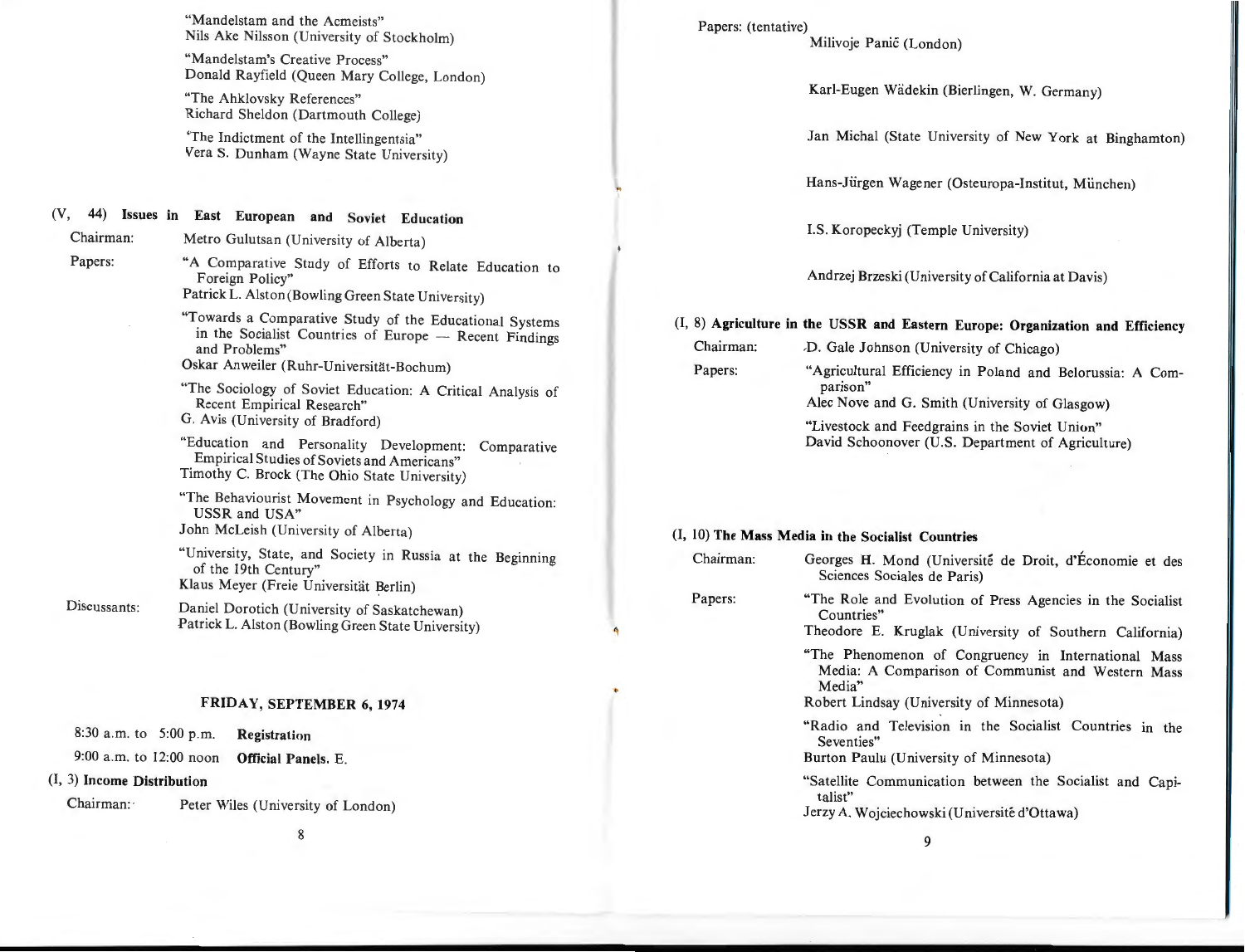|                                                                                                 | "Non-Conformist Trends in the Soviet Literary Press"<br>Alexandra Kwiatkowski (Université de Paris)                             |                                                 |                       | "The Domains of Lexical Borrowing from Russian into the<br>Baltic Languages"                                  |                                                     |
|-------------------------------------------------------------------------------------------------|---------------------------------------------------------------------------------------------------------------------------------|-------------------------------------------------|-----------------------|---------------------------------------------------------------------------------------------------------------|-----------------------------------------------------|
|                                                                                                 | "Information Policy and Operations of the Tanjug Press<br>Agency"                                                               |                                                 |                       | Trevor Fennell (University of South Australia)                                                                |                                                     |
|                                                                                                 | Michel Kwiatkowski (Agence France-Presse)                                                                                       |                                                 |                       | "The Influence of the Russian Language on Eskimo and<br>Aleut"                                                |                                                     |
|                                                                                                 | "The Pools of Public Opinion in the USSR"                                                                                       |                                                 |                       | Joseph J. Brenckle, Jr. (University of Alaska)                                                                |                                                     |
|                                                                                                 | Jeanine Lagneau (Université de Paris V)                                                                                         |                                                 |                       | (IV, 36) Eighteenth Century Russian Literature                                                                |                                                     |
|                                                                                                 | "The Problem of 'Editorial Democracy' in Yugoslavia as<br>Compared with Holland and France"                                     |                                                 | Chairman:             | Anthony Cross (University of East Anglia)                                                                     |                                                     |
|                                                                                                 | Frans Kempers (University of Amsterdam)                                                                                         | ٦                                               | Papers:               | "A Trojan Horse within the Walls of Classicism"<br>W. Gareth Jones (University College of North Wales)        |                                                     |
|                                                                                                 | (II, 13) Law and Business in East-West Trade                                                                                    |                                                 |                       | "'Literary History' and the Age of Catherine"                                                                 |                                                     |
| Chairman:                                                                                       | John P. Hardt (Library of Congress, Congressional Research<br>Service)                                                          | w                                               |                       | James Rice (University of Oregon)                                                                             |                                                     |
| Papers:                                                                                         | "Financing in East-West Trade"<br>Lawrence Brainard (Chase Manhattan Bank)                                                      |                                                 |                       | "The Place of Rococo in Eighteenth-Century Russian Literary<br>History"<br>Harold Segel (Columbia University) |                                                     |
|                                                                                                 | "Restraints on East-West Trade"<br>Thomas Wolfe (New York University)                                                           |                                                 |                       | "Sentimentalism and Pre-Romanticism"<br>G.S. Smith (University of Birmingham)                                 |                                                     |
|                                                                                                 | "Legal Problems in Negotiating Commercial Agreements<br>in East-West Trade"<br>Donald Barry (Lehigh University)                 |                                                 |                       | "Masonizm"<br>Stephen Baehr (University of Virginia)                                                          |                                                     |
|                                                                                                 | "Industrial Cooperation Between Eastern and Western<br>Europe"<br>Peter Knirsch (Osteuropa Institut, Freie Universität, Berlin) |                                                 |                       | FRIDAY, SEPTEMBER 6, 1974                                                                                     |                                                     |
| (III, 17) The Authenticity of the Kurbskii-Groznyi Correspondence                               |                                                                                                                                 |                                                 |                       | 12:00 Noon to 1:30 p.m. Special Sessions. III. For complete list of special                                   |                                                     |
| Chairman:                                                                                       | "Benjamin Uroff (University of Illinois)                                                                                        |                                                 |                       |                                                                                                               | sessions, see supplement at the end of the program. |
| Participants                                                                                    | Robert O. Crummey (Yale University)                                                                                             | Official Panels. F.<br>1:45 p.m. to $4:30$ p.m. |                       |                                                                                                               |                                                     |
|                                                                                                 |                                                                                                                                 |                                                 | $(I, 4)$ Urbanization |                                                                                                               |                                                     |
|                                                                                                 | -Edward L. Keenan (Harvard University)                                                                                          |                                                 | Chairman:             | Alan A. Brown (University of Windsor)                                                                         |                                                     |
|                                                                                                 |                                                                                                                                 |                                                 | Papers:               | "The Socialist Theory of Location and Public Finance"<br>Paul Jonas (University of New Mexico)                |                                                     |
|                                                                                                 | -Ihor Ševčenko (Dumbarton Oaks)                                                                                                 | n                                               |                       | "A Cost-Benefit Analysis of Economizing on Urbanization<br>in Socialist Countries"                            |                                                     |
|                                                                                                 | Inge Auerbach (Hessisches Staatsarchiv, Marburg)                                                                                |                                                 |                       | Gur Ofer (Hebrew University)                                                                                  |                                                     |
|                                                                                                 |                                                                                                                                 | ٠                                               |                       | "Socialist Urban Models: Moscow"<br>Bernard M. Frolic (York University)                                       |                                                     |
| (IV, 27) The Influence of Russian on the Languages of the USSR: Enrichment or<br>Impoverishment |                                                                                                                                 |                                                 |                       | "Rural-Urban Interaction in Western Slovenia, Yugoslavia"<br>Colin Thomas (The New University of Ulster)      |                                                     |
| Chairman:                                                                                       | William R. Schmalstieg (The Pennsylvania State University)                                                                      |                                                 |                       | "The Lure of the Cities: A Quantitative Analysis of Russian                                                   |                                                     |
| Papers:                                                                                         | "The Influence of Russian on the Ukrainian Language"<br>Jaroslav Rudnyckyj (University of Manitoba)                             |                                                 |                       | Daniel R. Brower (University of California, Davis)                                                            | Urbanization at the End of the Nineteenth Century." |
|                                                                                                 | "The Influence of Russian on the Turkic Languages"<br>Karl Menges (Columbia University)                                         |                                                 | Discussants:          | Eugene Hammel (University of California, Berkeley)<br>Karol Krotki (University of Alberta)                    |                                                     |
|                                                                                                 | 10                                                                                                                              |                                                 |                       | 11                                                                                                            |                                                     |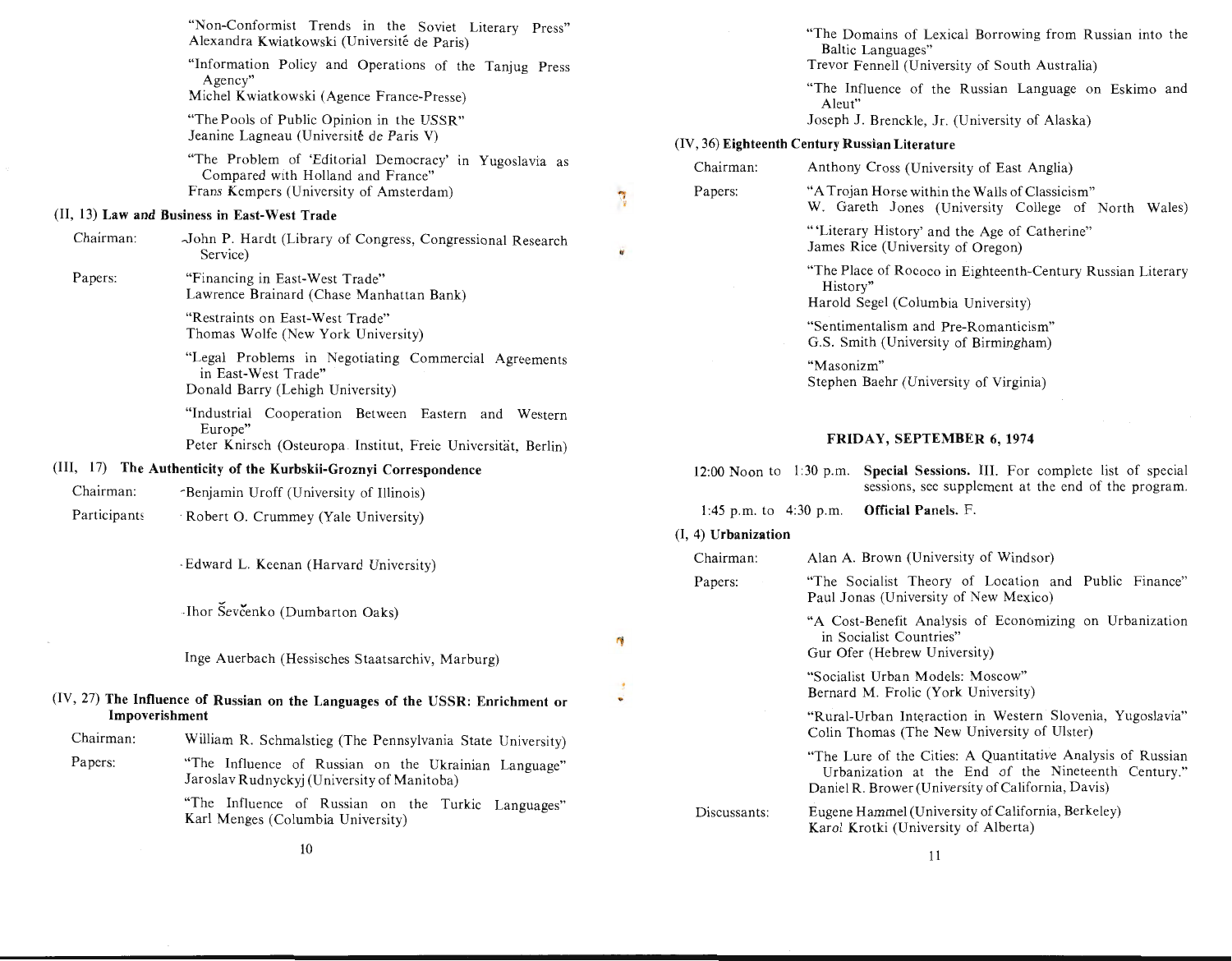| cesses and Policies                   | (I, 11) The Stalinist Model and the Post-Stalin Search for More Adequate Pro-                                                   |                      | Judith Thornton (University of Washington)                                                                                                              |  |  |
|---------------------------------------|---------------------------------------------------------------------------------------------------------------------------------|----------------------|---------------------------------------------------------------------------------------------------------------------------------------------------------|--|--|
| Chairwoman:                           | Jane P. Shapiro (Manhattanville College)                                                                                        | Discussants:         | Stanley H. Cohn (State University of New York at Bing-<br>hamton)<br>David Granick (University of Wisconsin-Madison)                                    |  |  |
| Papers:                               | "The Thaw' in Soviet Literature Re-examined"<br>Edith R. Frankel (Columbia University)                                          |                      | (III, 21) The 17th Century Crisis in Russia and Eastern Europe                                                                                          |  |  |
|                                       |                                                                                                                                 |                      |                                                                                                                                                         |  |  |
|                                       | "The Reinstitutionalization of the Yugoslav League of Com-<br>munists"<br>Leonard J. Cohen (Queens College CUNY)                | Chairman:<br>Papers: | John Alexander (The University of Kansas)<br>"The Social and Military Crisis in Seventeenth-Century<br>Muscovy"                                         |  |  |
|                                       | "Factory Managers and Party/Government Superiors: USSR<br>and East Europe"<br>David Granick (University of Wisconsin - Madison) |                      | RichardfMellie (University of Chicago)<br>"The Intellectual and Spiritual Crisis of Seventeenth-Cen-                                                    |  |  |
|                                       | "Political Reform in Czechoslovakia: 1968"<br>Galia Golan (Hebrew University)                                                   |                      | tury Muscovy"<br>James Billington (Princeton University)                                                                                                |  |  |
|                                       | "Soviet Political Communications in the Post-Stalin Period<br>with Respect to East Europe"                                      |                      | "The Crisis of the Nobility's Democracy in the Polish-<br>Lithuanian Commonwealth in the Seventeenth Century"<br>Andrzej Kaminski (Columbia University) |  |  |
|                                       | Gayle D. Hollander (Hampshire College)                                                                                          |                      | (IV, 28) Problems of Slavic Accentuation                                                                                                                |  |  |
|                                       | "Nationalist Expression and Dissent: Post-Stalin Tactics"<br>Dmitry Pospielovsky (University of Western Ontario)                | Chairman:            | Ladislav Matejka (The University of Michigan)                                                                                                           |  |  |
| Discussants:                          | Jan F. Triska (Stanford University)<br>H. Gordon Skilling (University of Toronto)                                               | Papers:              | "Common Slavic Innovations in Quantity"<br>Hemming Anderson (Harvard University)                                                                        |  |  |
| (II, 14) The USSR and the Third World |                                                                                                                                 |                      | "Russian Accentuation"<br>Morris Halle (Massachusetts Institute of Technology)                                                                          |  |  |
| Chairman:                             | Oles M. Smolansky (Lehigh University)                                                                                           |                      | "Serbocroation Accentuation: Facts and Interpretation"                                                                                                  |  |  |
| Papers:                               | "The Soviet Union in Africa"<br>David Morison (Central Asian Research Centre, London)                                           |                      | Pavle Ivić (Belgrade)                                                                                                                                   |  |  |
|                                       | "The Soviet Union and the Developing Countries"<br>Elizabeth K. Valkenier (Russian Institute, Columbia Uni-                     |                      | "Phonological and Grammatical Change in the Slavic Sys-<br>tems of Accentuation"<br>Edward Stankiewicz (Yale University)                                |  |  |
|                                       | versity)                                                                                                                        |                      | "Tone and Tonicity in Polish"                                                                                                                           |  |  |
|                                       | "The Soviet Union in the Middle East"<br>John C. Campbell (Council on Foreign Relations, New York)                              | Discussants:         | Veronica du Feu (University of East Anglia)                                                                                                             |  |  |
|                                       | "The Soviet Union in Asia"<br>Geoffrey Jukes (Australian National University)                                                   |                      |                                                                                                                                                         |  |  |
| Discussants:                          | Helen Desfosses Cohn (Russian Research Center, Harvard<br>University)<br>George Ginsburgs (Rutgers University at Camden)        |                      |                                                                                                                                                         |  |  |
|                                       | (III, 20) Soviet Economic History: Changing Rates of Soviet Industrial Growth                                                   |                      | (IV, 37) Andrei Bely: Roundtable Discussion                                                                                                             |  |  |
| <b>Explanation</b>                    |                                                                                                                                 | Chairman:            | Robert Belknap (Columbia University)                                                                                                                    |  |  |
| Chairman:                             | Raymond Hutchings (London)                                                                                                      | Participants:        | Carol Anscheutz (University of Texas, Austin)                                                                                                           |  |  |
| Papers:                               | "Slowdown in Soviet Post-War Industrial Growth: Alterna-<br>tive Explanations"                                                  |                      | John Elsworth (University of East Anglia)                                                                                                               |  |  |
|                                       | Stanislaw Gomulka (Aarhus Universitet)                                                                                          |                      | Robert Maguire (Columbia University)                                                                                                                    |  |  |
|                                       | "Soviet Investment and Asymptotic Growth"                                                                                       |                      | John Malmstad (Columbia University)                                                                                                                     |  |  |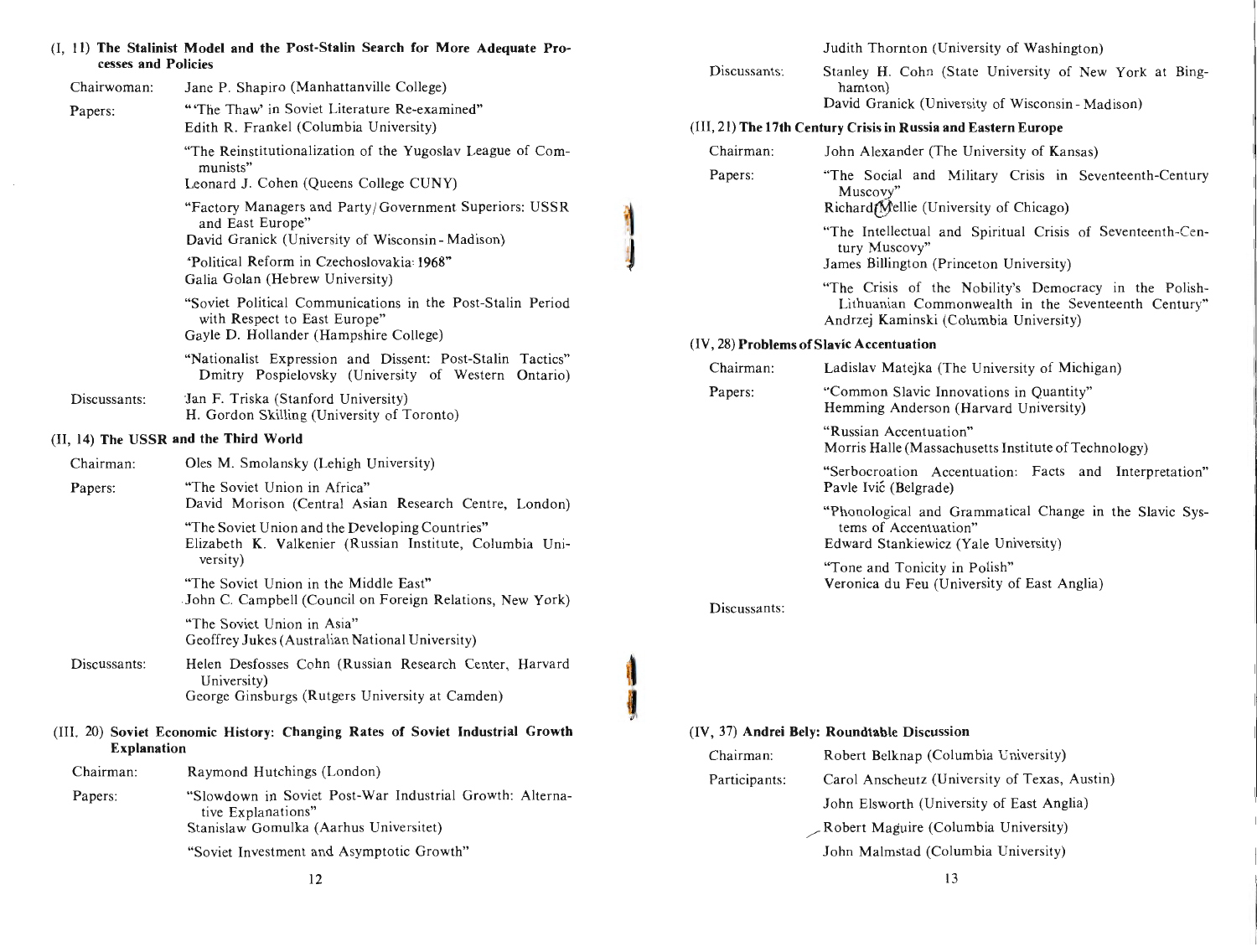#### FRIDAY, SEPTEMBER 6, 1974

| 5:00 p.m. to 6:30 p.m. |  |  | <b>Reception</b> by the Honourable Mitchell Sharp, |  |
|------------------------|--|--|----------------------------------------------------|--|
|                        |  |  | Secretary of State for External Affairs            |  |

6:30 p.m. to 8:30 p.m. Banquet

8:30 p.m. Address by the Honourable Mitchell Sharp, Secretary of State for External Affairs

# SATURDAY, SEPTEMBER 7, 1974

- 8:30 a.m. to 12:00 noon Registration
- 9:00 a.m. to 12:00 noon Official Panels. G.

# (I, S) Economic Reform and Political-Social Change in Eastern Europe

Chairman: Morris Bornstein (The University of Michigan)

Papers: "Economic Aspects" Marie Lavigne (Universite de Paris, I)

> "Political Aspects" Andrzej Korbonski (University of California, Los Angeles)

"Sociological Aspects" Walter D. Connor (University of Michigan)

Discussants: Eugene Zaleski (Centre Nationale de la Recherche Scientifique, Paris) Ghita G. Ionescu (University of Manchester) Alexander Matejko (University of Alberta)

# (I, 9) Agricultural Change in the USSR and Eastern Europe: Internal and External

| Chairman: | W.A. Douglas Jackson (University of Washington)                                                                                                      |
|-----------|------------------------------------------------------------------------------------------------------------------------------------------------------|
| Papers:   | "The Soviet Agro-Industrial Complex: The Balance Between<br>Agriculture and Other Segments of the Economy"<br>Arcadius Kahan (University of Chicago) |
|           | "Soviet Agricultural Trade and Future Prospects"<br>Keith Bush (Radio Free Europe, Munich)                                                           |
|           | "Soviet Rural Demographic Trends"<br>Roy D. Laird (University of Kansas)                                                                             |
|           | "Demographic Change in a Polish Village"<br>Andris Skreija (University of Nebraska at Omaha)                                                         |
|           |                                                                                                                                                      |

#### Discussants:

#### (III, 22) Social Classes and Urbanization in the 18th Century

| Chairman:    | Samuel H. Baron (University of North Carolina)                                                                             |
|--------------|----------------------------------------------------------------------------------------------------------------------------|
| Papers:      | "Cultural and Technological Modernization of the Russian<br>Nobility"<br>Michael Confino (University of Tel-Aviv)          |
|              | "The Nature of Russian Urban Society"<br>Isabel de Madariaga (University of London)                                        |
|              | "The Development of Industrial Towns in the Urals"<br>Roger Portal (Université de Paris)                                   |
| Discussants: | Robert Jones (University of Massachusetts - Amherst)<br>Arcadius Kahan (University of Chicago)                             |
|              | (IV, 29) Sociolinguistic Problems in Eastern and Southern Europe                                                           |
| Chairman:    | Thomas J. Butler (University of Wisconsin)                                                                                 |
| Papers:      | "Factors and Events Contributing to the Establishment of<br>the Serbocroatian Literary Language and Their Echoes<br>Today" |
|              | Alexander Albin (University of California, Los Angeles)                                                                    |
|              | "Problems of the Formation and Development of the Czech<br>Literary Language"<br>Robert Auty (Oxford University)           |
|              | "On Dilemmas and Compromises in the Evolution of Modern<br>Slovene"                                                        |
|              | Rado L. Lencek (Columbia University)                                                                                       |
|              | "Kultura języka in Twentieth-Century Polish"<br>Robert Rothstein (University of Massachusetts - Amherst)                   |

#### (IV, 38) Studies in Slavic Literatures

| Chairman: | Karl Kramer (University of Washington)                                                   |
|-----------|------------------------------------------------------------------------------------------|
| Papers:   | "Y. Kazakov and the Sixties"<br>A. Pavlov (The New University of Ulster)                 |
|           | "Parody and the Russian Formalists"<br>S. Mitchell (University of Essex)                 |
|           | "Alexander Grin's Romantic Writing"<br>N.J.L. Luker (University of Nottingham)           |
|           | "Uncensored Poems - Songs of Soviet Magnitizdat"<br>Gene Sosin (Radio Liberty, New York) |
|           | "Czech Literature and Politics"<br>Alfred French (University of Adelaide)                |

"Russian Modernism and  $\sqrt{-1}$ " R.D.B. Thomson (University of Toronto)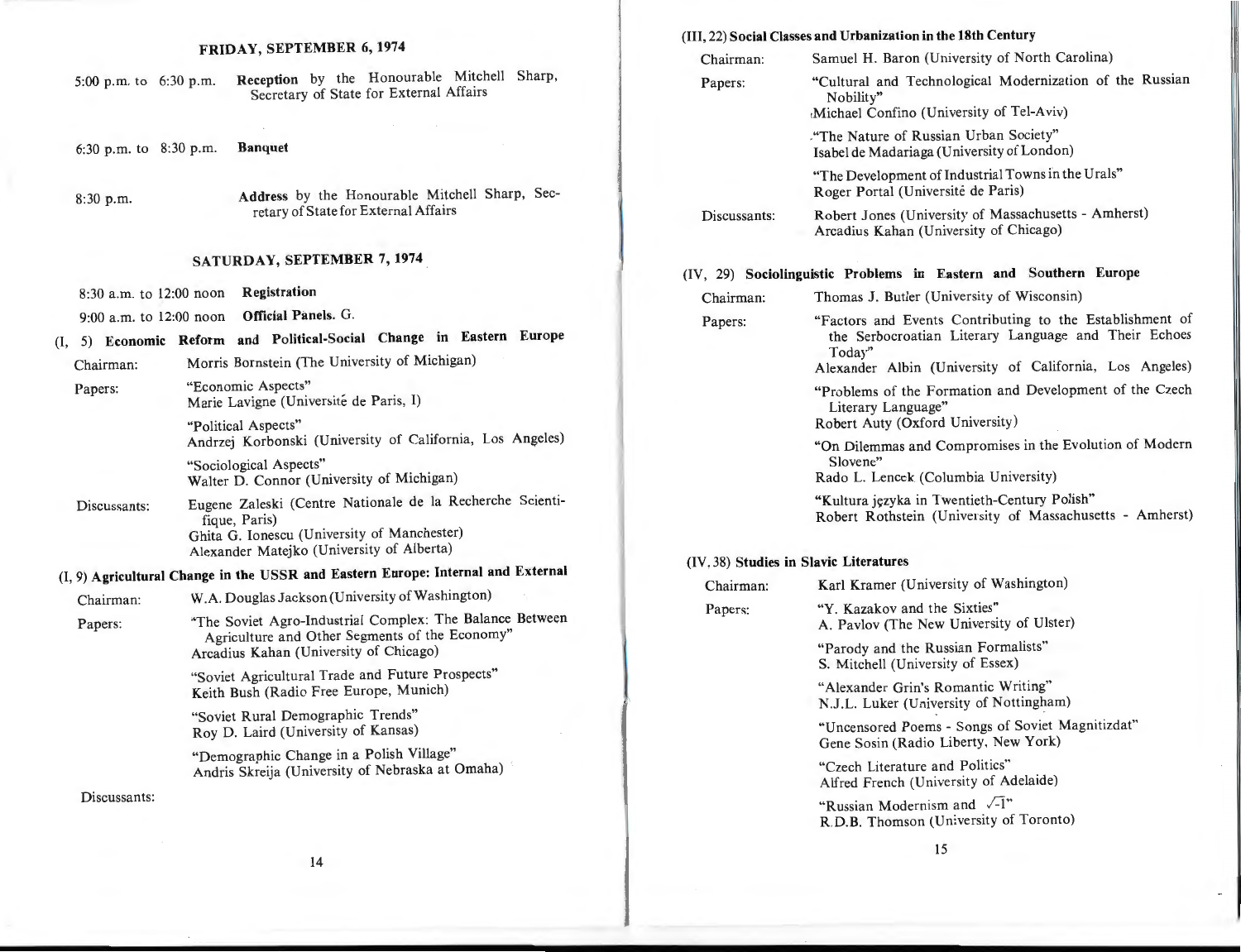#### (IV, 40) Aspects of Twentieth-Century Russian Literature

| Chairman:                    |         | Robin R. Milner-Gulland (The University of Sussex)                                                                                 |  |
|------------------------------|---------|------------------------------------------------------------------------------------------------------------------------------------|--|
| Papers:                      |         | "The Grotesque in Fedor Sologub's Novel The Petty Demon"<br>Linda J. Ivanits (The Pennsylvania State University)                   |  |
|                              |         | "The Pessimistic Vision of the Revolution in Mikhail<br>Sholokov's Novel, The Quiet Don"<br>D. Nedelković (University of Belgrade) |  |
|                              |         | "Grandsons of Kozma Prutkov: Reflections on Zabolotsky<br>and His Circle"<br>Robin R. Milner-Gulland (University of Sussex)        |  |
|                              |         | "Vasily Shukshin: A Contemporary Scythian"<br>L.S. le Fleming (University of Durham)                                               |  |
| (V, 42) Contemporary Marxism |         |                                                                                                                                    |  |
| Chairman:                    |         | James P. Scanlan (The Ohio State University)                                                                                       |  |
| Papers:                      |         | "Marxist Philosophy in Yugoslavia: The 'Praxis Group'"<br>Mihailo Marković (University of Belgrade)                                |  |
|                              |         | "Communism and the New Marxists"<br>'Richard DeGeorge (The University of Kansas)                                                   |  |
|                              |         | "Contemporary Problems of Dialectical Materialism"<br>Z.A. Jordan (Carleton University)                                            |  |
|                              | Prague" | "Marxist Philosophy in Czechoslovakia: The Lessons from<br>Ivan Svitak (California State University, Chico)                        |  |
|                              |         | <b>SATURDAY, SEPTEMBER 7, 1974</b>                                                                                                 |  |
|                              |         |                                                                                                                                    |  |
| 9:00 a.m. to 12:00 noon      |         | Meeting of an International Slavic Coordinating<br>Committee                                                                       |  |
| 12:00 noon to 2:00 p.m.      |         | Special sessions. IV. For complete list of special<br>sessions, see the supplement at the end of the<br>program.                   |  |
| 2:00 p.m. to $5:00$ p.m.     |         | Official Panels. H.                                                                                                                |  |
|                              |         | (I, 6) Local Government and Changing Political Culture                                                                             |  |
| Chairwoman:                  |         | Susanne Lotarski (Bureau of East-West Trade, U.S. Depart-<br>ment of Commerce)                                                     |  |

|              | (I, 7) Conflict in the Public Sector in the Soviet Union and Eastern Europe                                                                                            |
|--------------|------------------------------------------------------------------------------------------------------------------------------------------------------------------------|
| Chairman:    | Alan Abouchar (University of Toronto)                                                                                                                                  |
|              | "Property Rights and Public Expenditure Policies"<br>Elizabeth Clayton (University of Missouri at St. Louis)                                                           |
|              | "Dual Subordination and the Soviet Budgetary Process"<br>Jerry Hough (Duke University)                                                                                 |
|              | "Post-Khrushchev Reforms and Public Financial Goals"<br>Gertrude Schroeder (University of Virginia)                                                                    |
| Discussants: | John P. Farrell (University of Victoria)<br>James Miller (University of Illinois)<br>Benjamin Ward (University of California, Berkeley)                                |
|              | (II, 15) The USSR and Eastern Europe                                                                                                                                   |
| Chairman:    | John Michael Montias (Yale University)                                                                                                                                 |
| Papers:      | "Soviet-East European Military Relations"<br>A. Ross Johnson (Rand Corportion)                                                                                         |
|              | "Problems of Political Relations Between the Soviet Union"<br>and the GDR"<br>Peter Ludz (University of Bielefeld)                                                     |
|              | "New Evidence on the Structural Dependence of the Soviet<br>Economy on Strategic Imports from Eastern Europe"<br>Steven Rosefielde (University of North Carolina)      |
|              | "The Evolving Complexity of Soviet-East European Rela-<br>tions: The Case of Leadership Change"<br>Zvi Gitelman (University of Michigan)                               |
|              | (III, 23) The Imperial Bureaucracy in the Nineteenth Century                                                                                                           |
| Chairman:    | Walter M. Pintner (Cornell University)                                                                                                                                 |
| Papers:      | "Bureaucratic Politics in Nineteenth Century Russia"<br>Alfred Rieber (University of Pennsylvania)                                                                     |
|              | "The Politics of Court Reform"<br>-Richard Wortman (University of Chicago)                                                                                             |
| Discussants: | Helju Bennett (SUNY, Buffalo)<br>.S. Frederick Starr (Princeton University)                                                                                            |
|              | (IV, 30) Slavic Lexicography: State of the Art                                                                                                                         |
| Chairman:    | William W. Derbyshire (Rutgers University, New Bruns-<br>wick)                                                                                                         |
| Papers:      | "Problems in Serbocroation Lexicography"<br>Morton Benson (University of Pennsylvania)                                                                                 |
|              | "The Comparative Etymological Dictionary of the Slavic<br>Languages and the Salvic National Etymological Dic-<br>tionaries"<br>France Bezlaj (University of Ljubljana) |

16

Ray Taras (Lanchester Polytechnic)

Bogdan Denitch (Queens College, CUNY)

"Yugoslavia"

"Poland"

"USSR"

Papers:

17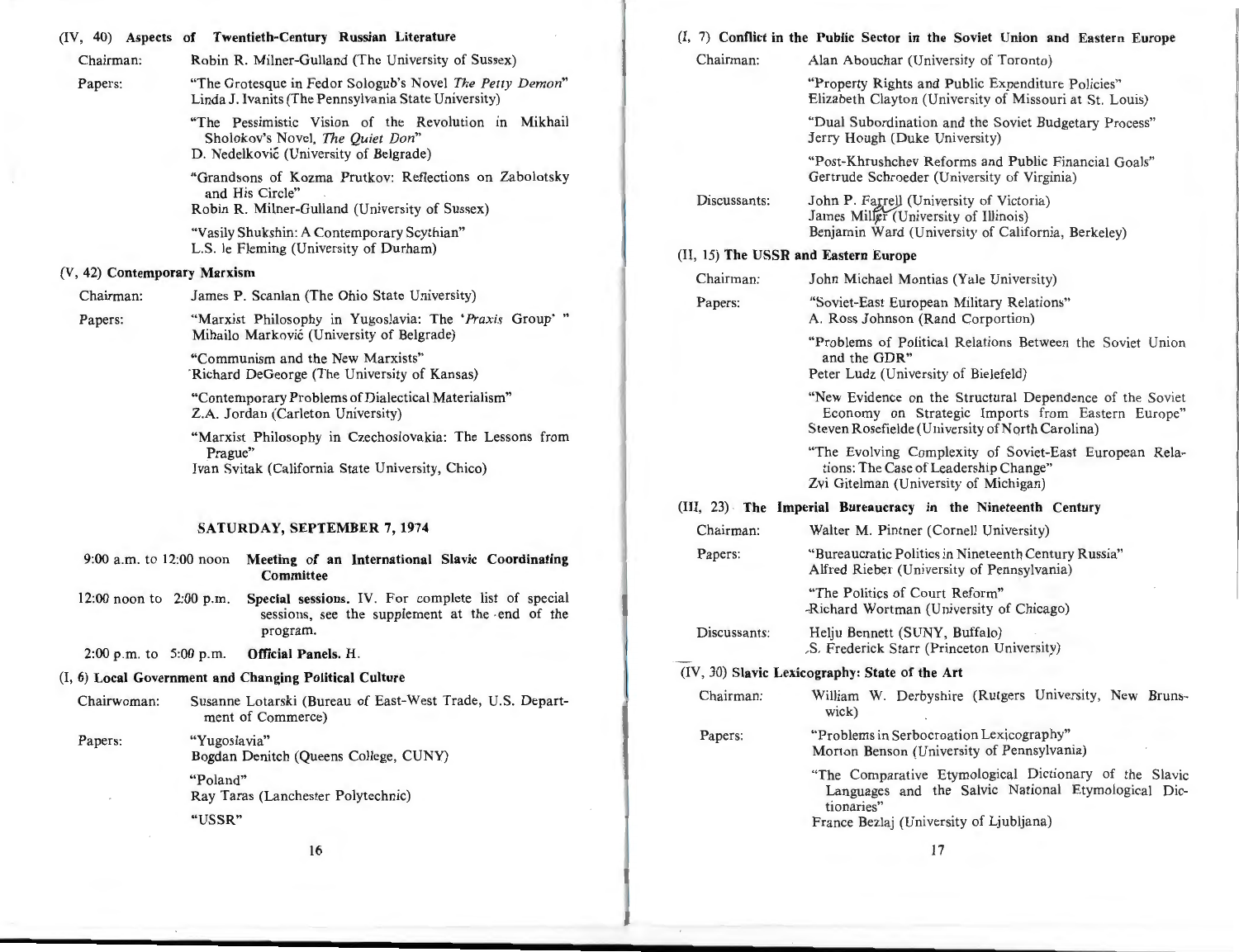"The Old Church Slavic Dictionary and the Problems of a Church Slavic Dictionary" Frantisek V. Mares, (Universitat Wien)

"Western and Soviet Conceptions of Lexicography" Marcus Wheeler (The Queen's University, Belfast)

"Substandard Usage: Russian and Polish Lexicographic Attitudes" Joanna Perelmuter (Toronto)

#### (IV, 39) Studies in Romanticism

Chairwoman: Georgette Donchin (University of London)

Papers: "The Poetry of Venevitinov - A New Assessment" Arnold B. McMillin (University of London)

> "Victor Hugo's Narrative Prose Debut in Russia" Robert L. Busch (University of Alberta)

*"Praeteria Nihil:* Conrad, Herzen, Bakukin and the Ward Jackson Expedition"

Gerald Morgan (Royal Roads Military College, Victoria)

"The Chorus and Spear Carriers of Russian Romantic Fiction" John Mersereau, Jr. (University of Michigan)

"P.A. Vyazemsky as a Critic of Pushkin" T.E. Little (University of Hull)

# (IV, 41) South and West Slavic Literatures

Chairman: Z. Folejewski (University of British Columbia)

Papers: "The Political Background of Expressionism in South Slavic Literature" Zoran Konstantinovic (Universitat Innsbruck)

"Changing Attitudes and the Social Role of Czech Literary Criticism over the Past Twenty-Five Years" Igor Hajek (University of Lancaster)

"The Poetry of Brutality: A Bursa and R. Wojaczek" Bogdan Czaykowski (University of British Columbia)

*"The Doll:* A Study in Irony" Jerzy Krzyźanowski (The Ohio State University)

#### SATURDAY, SEPTEMBER 7, 1974

7:00 p.m. to 8:30 p.m. Performance by *Doukhobor Choir* 

8:30 p.m. to 11:00 p.m. Special Sessions V. For complete list of special sessions, see the Supplement at the end of the program.

#### SPECIAL SESSIONS

Time Period Page

III. 26

IV. 26<br>IV. 26 IV. 26<br>
II. 26 **11.** 

| <b>Historical Panels</b>                                                      |          |            |
|-------------------------------------------------------------------------------|----------|------------|
| Non-Russian Nationalities in Tsarist Russia and in the<br>USSR: A Comparison? | I.<br>I. | 22<br>23   |
| Lénine par Lénine                                                             | II.      | 25         |
| Stalin Reconsidered                                                           |          |            |
| Lenin and the Latvian Social-Democrats in April 1917:                         | V.       | 27         |
| A Turning Point on the Northern Front                                         | V.       | $27^\circ$ |
| Polish Traditions of Democracy and Tolerance                                  |          |            |
| National Elites and Russification in the Baltic Provinces of                  | Н.       | 24         |
| the Russian Empire, 1861-1914                                                 |          |            |
| Panels on Language, Literature and Culture                                    |          |            |
| The Slavic Literatures in Their European Context                              | I.       | 23         |
| Aspects of 'Narodnost' in Soviet Literature since 1960                        | Н.       | 24         |
| Modern Russian Art: The Subjective Aesthetic                                  | Η.       | 25         |
| South Slavic Lingustics                                                       | L.       | 21         |
| Language and Literature Methodology: New Trends and                           |          |            |
| Approaches                                                                    | V.       | 28         |
| Church-State Relations in Eastern Europe, 1918-1945                           | V.       | 28         |
| West Slavic Linguistics                                                       | V.       | 28         |
| Panels on Social Sciences and International Relations                         |          |            |
| Modernization in Hungary                                                      | I.       | 22         |
| Social Sciences in Eastern Europe: Archives and Inter-                        |          |            |
| actions                                                                       | Ι.       | 23         |
| Soviet Policy on Asia: A Roundtable                                           | II.      | 24         |
| The Conduct of East Germany and Soviet Foreign Policy                         |          |            |
| Toward West Germany                                                           | V.       | 27         |
| Soviet Views of the Developmental Process: Third World                        |          |            |
| and Communist Perspectives                                                    | V.       | 27         |
| Autarky in Socialist Economies: Myth and Reality                              | V.       | 28         |
| Slavic Studies and the Environmental Preservation Crisis                      | Н.       | 26         |
|                                                                               |          |            |
| Panels on Cultural Contacts, Education, Research, and Publication             |          |            |
|                                                                               |          |            |
| The Participation of French-Speaking Canadian Uni-                            |          |            |
| versities in Cultural Contacts with the Countries of                          | I.       | 21         |
| Eastern Europe                                                                |          |            |
| The State of Slavic and East European Studies Education                       | II.      | 25         |
| in the United States                                                          |          |            |

Meeting of the International Editorial Board of *Studies* 

Joint Working Session of the Research Committees of

Meeting of Editors in the Slavic and Communist Fields Business Meeting of the Western Slavic Association

*in Comparative Communism* 

AAASS, BUAS, BNASEES, and CAS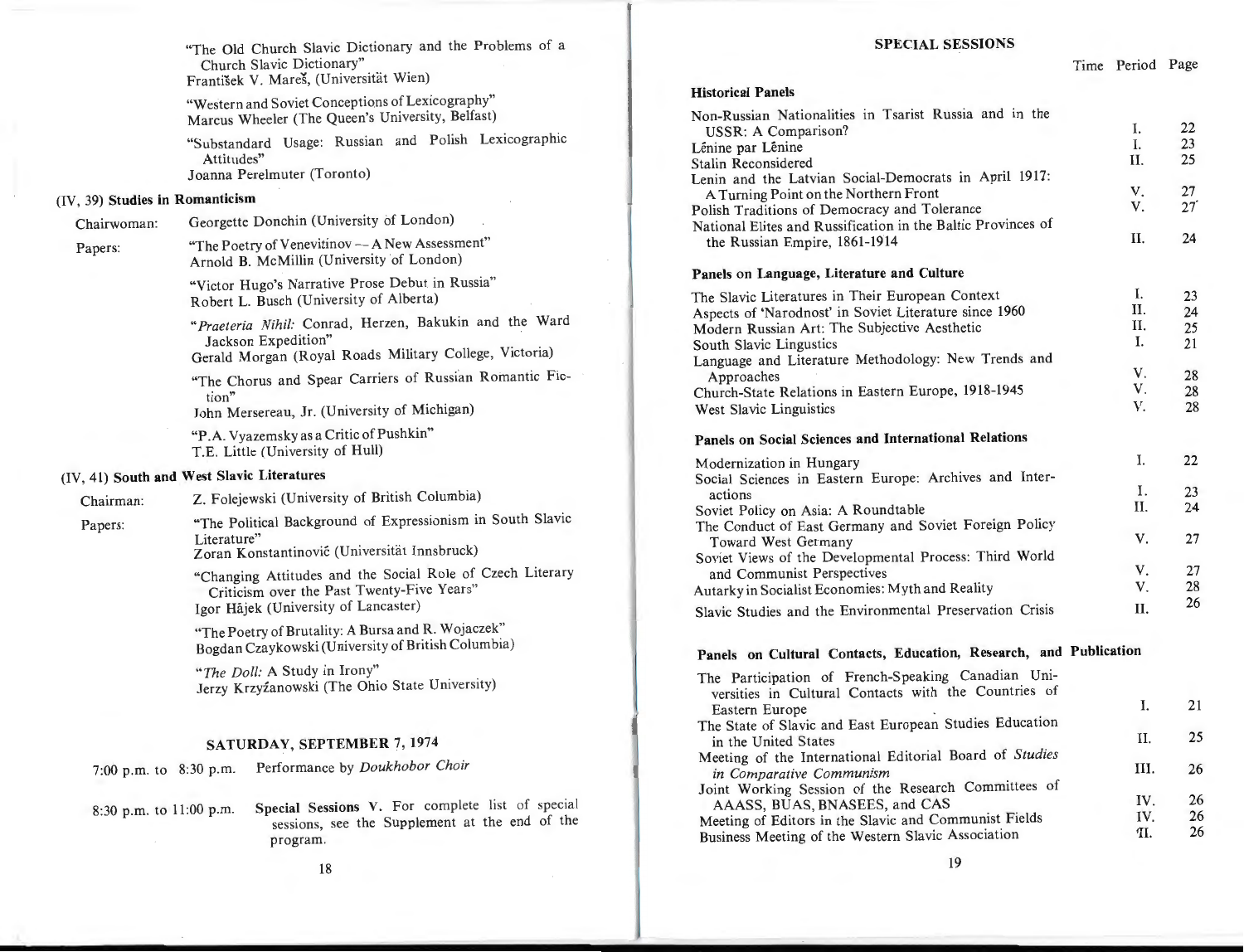#### Time Periods for Special Sessions

- I. 1:00 p.m. to 3:30 p.m., Wednesday, September 4, 1974
- II. 3:30 p.m. to 6:00 p.m., Wednesday, September 4, 1974
- III. 12:00 noon to 1:30 p.m., Friday, September 6, 1974
- IV. 12:00 noon to 2:00 p.m., Saturday, September 7, 1974
- V. 8:30 p.m. to 11:00 p.m., Saturday, September 7, 1974

#### TIMETABLE OF SPECIAL SESSIONS

The following sessions have been organized by groups of scholars in the Slavic field. Although they are not a part of the official program of the international conference, they are included in the printed program.

#### WEDNESDAY, SEPTEMBER 4, 1974

l :00 p.m. to 3:30 p.m. Special Sessions. I.

#### The Participation of French-Speaking Canadian Universities in Cultural Contacts with the Countries of Eastern Europe

Sponsored by l'Association de Slavistes et de Spécialistes Est-Européens du Canada de !'Est

| Chairman:                       | Théodore F. Domaradzki (Président, ASSEEC, Uni-<br>versite de Montreal)                                                                       |
|---------------------------------|-----------------------------------------------------------------------------------------------------------------------------------------------|
| Participants:                   | "Canadian, Bulgarian and Yugoslav Contacts"<br>Jean-Yves Le Guillou (Université de Montréal)                                                  |
|                                 | "Lithuanian, Russian and Canadian Contacts"<br>Jean Drouilly (Université de Montréal) and Antoine<br>Ramunas-Paplauskas (Université d'Ottawa) |
|                                 | "Canada-Soviet Union Relations"<br>Alexandre Fodor (McGill University) and Paul<br>Austin (McGill University)                                 |
|                                 | "Canadian-Ukrainian Contacts"<br>J.B. Rudnyckyj (University of Manitoba)                                                                      |
|                                 | "Hungarian, Czechoslovak and Canadian Contacts"<br>Charles Wojatsek (Bishop's University)                                                     |
|                                 | "Canadian-Polish Relations"<br>Anne Poray (Université de Québec à Montreal)<br>and André Mrozewski (Laurentian University)                    |
|                                 | "Soviet, East-German and Canadian Contacts"<br>Cyrille Jauksch-Orlovski (Université Laval)                                                    |
| <b>South Slavic Lingusitics</b> |                                                                                                                                               |
| Chairman:                       | Ernest A. Scatton (University of Virginia)                                                                                                    |
| Participants:                   | "Markedness in South Slavic Accentual Systems"<br>Ronelle Alexander (University of North Carolina-<br>Chapel Hill)                            |
|                                 | "Towards a Typology of Slavic se - Constructions:<br>Bulgarian"<br>Howard Aronson (University of Chicago)                                     |
|                                 | "Aspects of the Common Phonology of Romanian                                                                                                  |

and Bulgarian"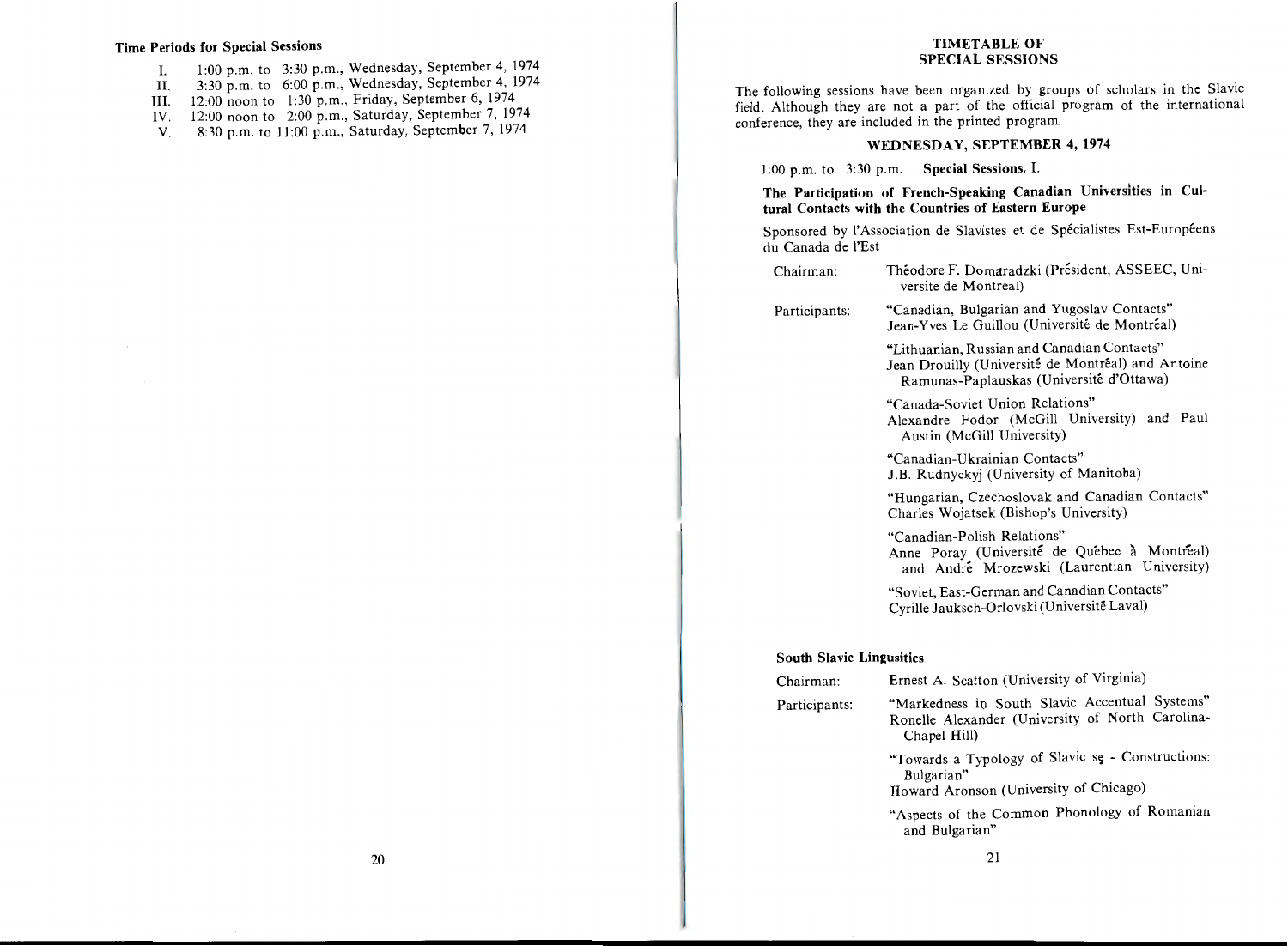James Augerot (University of Washington) and Ernest A. Scatton (University of Virginia)

"Verbal Forms in the Language of Sofronij Vračanski" Frederick Columbus (University of Notre Dame)

"Remarks on Bulgarian Accentuation" Charles Gribble (Indiana University - Bloomington)

"Thoughts on Serbo-Croatian Derivation" Kenneth Naylor (The Ohio State University)

#### **Non-Russian Nationalities in Tsarist Russia and in the USSR: A Comparison?**

Sponsored by The Association for the Study of the Nationalities (USSR and Eastern Europe)

Chairman: Edgar Anderson (San Jose State College)

"Ukraine and Belorussia" Stephan M. Horak (Eastern Illinois University) Participants:

> "Baltic Nationalities" Juris Dreifelds (Scarborough College)

"Central Asian Peoples" Ralph S. Clem (Columbia University)

Discussants: Andris Skreija (University of Nebraska at Omaha)

#### **Modernization in Hungary**

Sponsored by the Hungarian Area Specialists in the Americas

| Chairman:     | Peter S. Elek (Villanova University)                                                   |
|---------------|----------------------------------------------------------------------------------------|
| Participants: | "Changes in the Roles of Natural Resources"<br>Francis R. Bethlen (SUNY at Plattsburg) |
|               | "Post Reform Changes in Economic Policy"<br>Peter S. Elek (Villanova University)       |
|               | "Risk Taking in Hungarian Foreign Policy"<br>Peter Toma (University of Arizona)        |
|               | "Changes in a Historical Perspective"<br>Joseph Held (Rutgers University)              |
|               | "Changes in Demographic Policy"<br>Paul Jonas (University of New Mexico)               |
|               | "Changes in Comecon Policy"<br>Walter Klages (Florida Technological University)        |
|               | "Changes in Ideas and Education"<br>Ivan Volgyes (University of Nebraska)              |
|               |                                                                                        |

"Post Reform Changes in the Structure and Terms of Foreign Trade" Laszlo Zsoldos (University of Delaware)

#### **Social Sciences in Eastern Europe: Archives and Interactions**

| Chairmen:     | James Kuhlman (University of South Carolina)<br>M. George Zaninovich (University of Oregon) |
|---------------|---------------------------------------------------------------------------------------------|
| Participants: | Gary Bertsch (University of Georgia)                                                        |
|               | R.V. Burks (Wayne State University)                                                         |
|               | Bernard Faber (University of Connecticut)                                                   |
|               | James Kuhlman (University of South Carolina)                                                |
|               | J. Michael Montias (Yale University)                                                        |
|               | Ivan Volgyes (University of Nebraska)                                                       |
|               | William Welsh (University of Iowa)                                                          |
|               | M. George Zaninovich (University of Oregon)                                                 |
|               | George Demko (The Ohio State University)                                                    |

#### **The Slavic Literatures in Their European Context**

Sponsored by l'Association Internationale des Langues et Littératures Slaves

- Chairman: John C. Garrard (University of Virginia)
- Participants: "Bilingual Slavonic Poets in the Nineteenth Century" Robert Auty (Oxford University)

"Three Polish Classics in Their European Context" Jerzy Peterkiewicz (University of London)

"Belinskij's First Drama and its European Context" Dietrich Gerhardt (Universität Hamburg)

"Andreij Belyj's Connections with European Occultism"

Boris Christa (University of Queensland)

#### Lénine par Lénine. Film

Film prepared by Marc Ferro and Pierre Samson and originally presented on French television in 1970. The film will last approximately one hour and will be followed by discussion.

Chairman: Marc Ferro (Ecole Pratique des Hautes Etudes, Paris)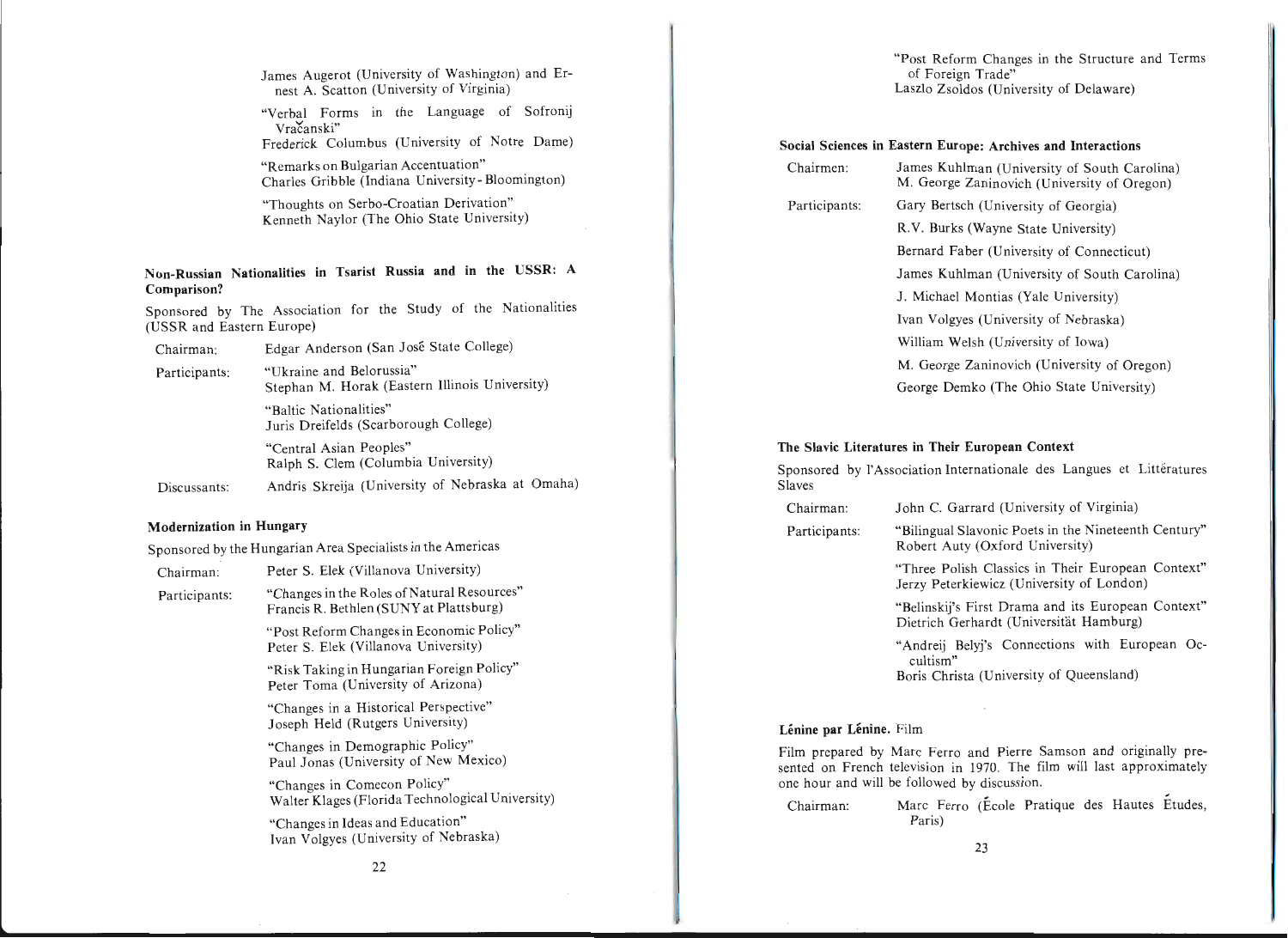# WEDNESDAY, SEPTEMBER 4, 1974

# 3:30 p.m. to 6:00 p.m. Special Sessions, II.

# Aspects of 'Narodnost' in Soviet Literature Since 1960

| Chairman:     | R.D.B. Thomson (University of Toronto)                |
|---------------|-------------------------------------------------------|
| Participants: | "Efim Dorosh"<br>Gleb Žekulin (University of Toronto) |
|               |                                                       |

"Vasily Belov" Geoffrey A. Hosking (University of Essex)

"The New Sportman's Sketches: The Legacy of Turgenev in the Sketches of Valentin Ovechkin and his Followrs" Patricia Carden (Cornell University)

Discussants: Deming Brown (University of Michigan) George Gibian (Cornell University)

# National Elites and Russification in the Baltic Provinces of the Russian Empire, 1861-1914

| Chairman:     | Edward C. Thaden (University of Illinois - Chicago)<br>Circle)                                                              |
|---------------|-----------------------------------------------------------------------------------------------------------------------------|
| Participants: | "The Case of the Estonians)<br>Toivo Raun (California State University, Long<br>Beach)                                      |
|               | "The Case of the Latvians"<br>Andrejs Plakans (Boston College)                                                              |
|               | "The Case of the Baltic Germans"<br>Michael Haltzel (Hamilton College)                                                      |
| Discussants:  | Chmielewski (University of Tennessee -<br>Edward<br>Knoxville)<br>C. Leonard Lundin (Indiana University - Blooming-<br>ton) |

# Soviet Policy on Asia: A Roundtable

| Chairman:     | Thomas W. Robinson (Council on Foreign Rela-<br>tions, New York)                                                                                                                                                                                                              |
|---------------|-------------------------------------------------------------------------------------------------------------------------------------------------------------------------------------------------------------------------------------------------------------------------------|
| Participants: | Southeast Asia:<br>Justus van der Kroef (University of Bridgeport)<br>South Asia:<br>Robert Donaldson (U.S. Department of State)<br>Southeast Asia:<br>Robert C. Horn (University of California,<br>Northridge)<br>General Asia:<br>Thomas Thorton (U.S. Department of State) |

 $\mathbf{r}$ 

24

China & East Asia: George Ginzberg (New School for Social Research) China & East Asia: Donald Zagoria(Hunter College, CUNY) South Asia:  $\frac{1}{2}$   $\frac{1}{2}$   $\frac{1}{2}$   $\frac{1}{2}$   $\frac{1}{2}$   $\frac{1}{2}$   $\frac{1}{2}$   $\frac{1}{2}$   $\frac{1}{2}$   $\frac{1}{2}$   $\frac{1}{2}$   $\frac{1}{2}$   $\frac{1}{2}$   $\frac{1}{2}$   $\frac{1}{2}$   $\frac{1}{2}$   $\frac{1}{2}$   $\frac{1}{2}$   $\frac{1}{2}$   $\frac{1}{2}$   $\frac{1}{2}$  G.W. Choudhury (RICA, Columbia University)

# Modern Russian Art: The Subjective Aesthetic

| Chairman: |  |
|-----------|--|
|-----------|--|

John E. Bowlt (The University of Texas, Austin)

Participants: "The Ideas of Kandinsky i910-1914" Rose Carol Washton-Long (Queens College, CUNY)

> "The Formation and Development of Rayonism" Magdalena Dabrowska (New York)

"Malevich and Suprematism" Charlotte Douglas (University of Texas, Austin)

"Filonov and His Theories" John E. Bowlt (University of Texas, Austin)

#### ' Stalin Reconsidered

| Chairman:     | Max Mote (University of Alberta)                                               |
|---------------|--------------------------------------------------------------------------------|
| Participants. | Robert C. Tucker (Princeton University)<br>Steven Cohen (Princeton University) |

## The State of Slavic and East European Studies Education in the United States: Critiques

Sponsored by the Education Committee of the American Association for the Advancement of Slavic Studies

| Chairman:     | Ivan Volgyes (Chairman, AAASS Education Com-<br>mittee, University of Nebraska)                                 |
|---------------|-----------------------------------------------------------------------------------------------------------------|
| Participants: | Graduate Studies: Istvan Deak (Columbia Uni-<br>versity)                                                        |
|               | Undergraduate Studies: Otto Ulc (SUNY, Bing-<br>hamton)                                                         |
|               | Junior Colleges: Gary Bertsch (University of<br>Georgia)                                                        |
|               | Community Colleges and Adult Education: Susan<br>Heuman (CUNY)                                                  |
|               | High School Education: George Hoffman (SUNY,<br>Buffalo) Howard Mehlinger (Indiana University -<br>Bloomington) |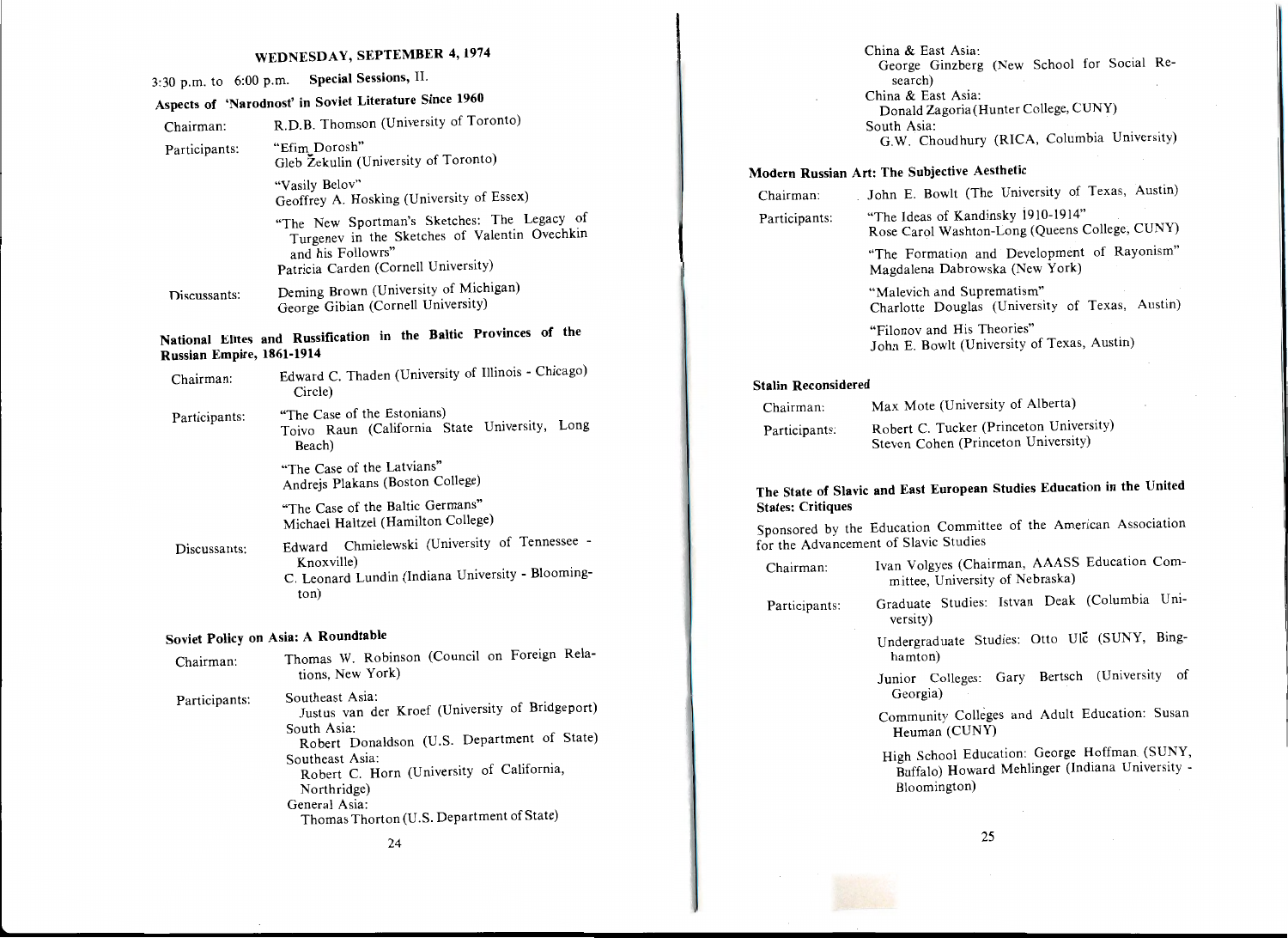Administration of Slavic Programs: Donald Bowles (American University)

Educational Exchanges and Slavic Studies Education: Guy Corriden (U.S. Department of State)

Business Meeting of the Western Slavic Association

# Slavic Studies and the Environmental Preservation Crisis

Chairman: Arcadi Nebolsine (University of Pittsburgh) Participants:

Discussant: Albert Parry (Colgate University)

# FRIDAY, SEPTEMBER 6, 1974

12:00 noon to 1:30 p.m. Special Sessions, Ill.

Meeting of the International Editorial Board of "Studies in Comparative Communism"

Chairman: Peter Berton (Editor, Studies in Comparative Communism, University of Southern California)

# SATURDAY, SEPTEMBER 7, 1974

12:00 noon to 2:00 p.m. Special Sessions, IV.

Joint Working Session of the Research Committees of The American Association for the Advancement of Slavic Studies, The British Universities Association of Slavists, The British National Association for Soviet and East European Studies, and The Canadian Association of **Slavists** 

Chairman: George W. Hoffmann (AAASS Committee on Research and Development, University of Texas, Austin)

# Meeting of Editors in the Slavic and Communist Fields

Convenor: Peter Berton (Editor, Studies in Comparative Communism, University of Southern California)

# SATURDAY, SEPTEMBER 7, 1974

8:30 p.m. to 11:00 p.m. Special Sessions, V.

The Conduct of East German and Soviet Foreign Policy Toward West Germany: Environmental Variables

Chairman: John Starrels (The George Washington University) Participants:

Lenin and the Latvian Social-Democrats in April 1917: A Turning Point on The Northern Front

| Chairman:     | Albert Parry (Colgate University)                                                                                                 |
|---------------|-----------------------------------------------------------------------------------------------------------------------------------|
| Participants: | "Bolshevik Strategy Victorious at the Thirteenth<br>Conference of Latvian Social Democracy"<br>Andrew Ezergailis (Ithaca College) |
|               | "Lenin's April Theses and the Latvian Peasant-<br>Soldiery"<br>Stanley W. Page (City College of CUNY)                             |
|               | Commenting on "Ramifications for the Twelfth<br>Army"<br>Allan K. Wildman (State University of New York,<br>Stony Brook)          |
| Discussant:   | Albert Parry (Colgate University)                                                                                                 |

Soviet Views of the Developmental Process: Third World and Communist Perspectives

| Chairman:     | Roger Hamburg (Indiana University - South Bend)                                                       |
|---------------|-------------------------------------------------------------------------------------------------------|
| Participants: | "The Soviet Model of Development: A Re-examina-                                                       |
|               | tion"                                                                                                 |
|               | Charles K. Wilber (American University)                                                               |
|               | "The Soviet Union and the Communist Parties in<br>1. M. 1.1. Treat Age thou Agents to Soviet Policy?" |
|               |                                                                                                       |

the Middle East. Are they Assets to Soviet Policy?" Robert O. Freedman (Marquette University)

Carmelo Mesa - Lago (University of Pittsburgh)

# Polish Traditions of Democracy and Tolerance

| Chairman:     | Mierczyslaw Maneli (New York)                                                   |
|---------------|---------------------------------------------------------------------------------|
| Participants: | "Polish Traditions of Democracy and Tolerance"<br>Mierczyslaw Maneli (New York) |
|               | "Problem: of Democracy in the Polish Peasants"                                  |

Movement in the Twentieth Century" Tadeusz Cieplak (St. John's University, New York)